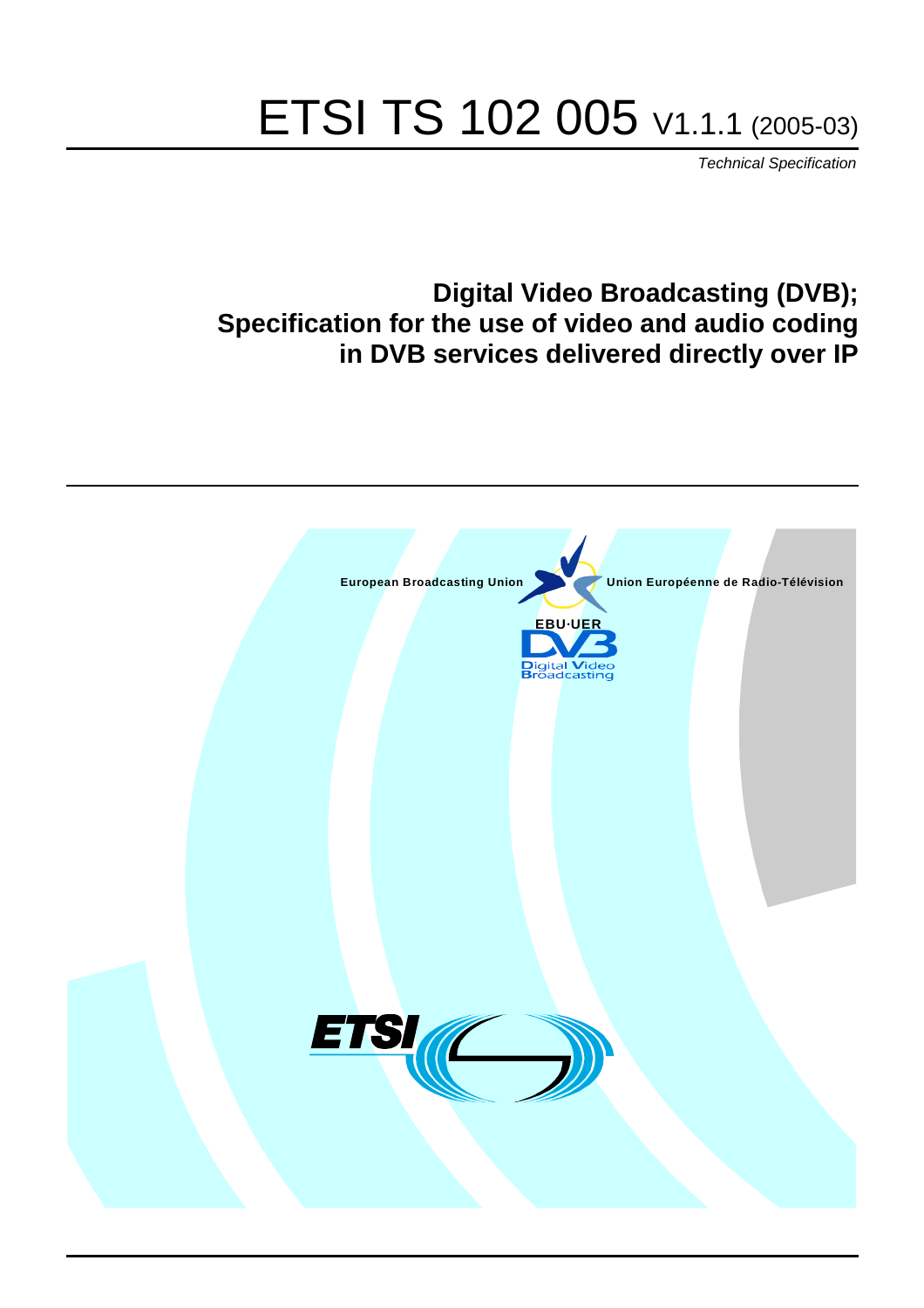Reference

DTS/JTC-DVB-124

Keywords audio, broadcasting, digital, DVB, MPEG, TV, video

#### **ETSI**

#### 650 Route des Lucioles F-06921 Sophia Antipolis Cedex - FRANCE

Tel.: +33 4 92 94 42 00 Fax: +33 4 93 65 47 16

Siret N° 348 623 562 00017 - NAF 742 C Association à but non lucratif enregistrée à la Sous-Préfecture de Grasse (06) N° 7803/88

#### **Important notice**

Individual copies of the present document can be downloaded from: [http://www.etsi.org](http://www.etsi.org/)

The present document may be made available in more than one electronic version or in print. In any case of existing or perceived difference in contents between such versions, the reference version is the Portable Document Format (PDF). In case of dispute, the reference shall be the printing on ETSI printers of the PDF version kept on a specific network drive within ETSI Secretariat.

Users of the present document should be aware that the document may be subject to revision or change of status. Information on the current status of this and other ETSI documents is available at <http://portal.etsi.org/tb/status/status.asp>

If you find errors in the present document, please send your comment to one of the following services: [http://portal.etsi.org/chaircor/ETSI\\_support.asp](http://portal.etsi.org/chaircor/ETSI_support.asp)

#### **Copyright Notification**

No part may be reproduced except as authorized by written permission. The copyright and the foregoing restriction extend to reproduction in all media.

> © European Telecommunications Standards Institute 2005. © European Broadcasting Union 2005. All rights reserved.

**DECT**TM, **PLUGTESTS**TM and **UMTS**TM are Trade Marks of ETSI registered for the benefit of its Members. **TIPHON**TM and the **TIPHON logo** are Trade Marks currently being registered by ETSI for the benefit of its Members. **3GPP**TM is a Trade Mark of ETSI registered for the benefit of its Members and of the 3GPP Organizational Partners.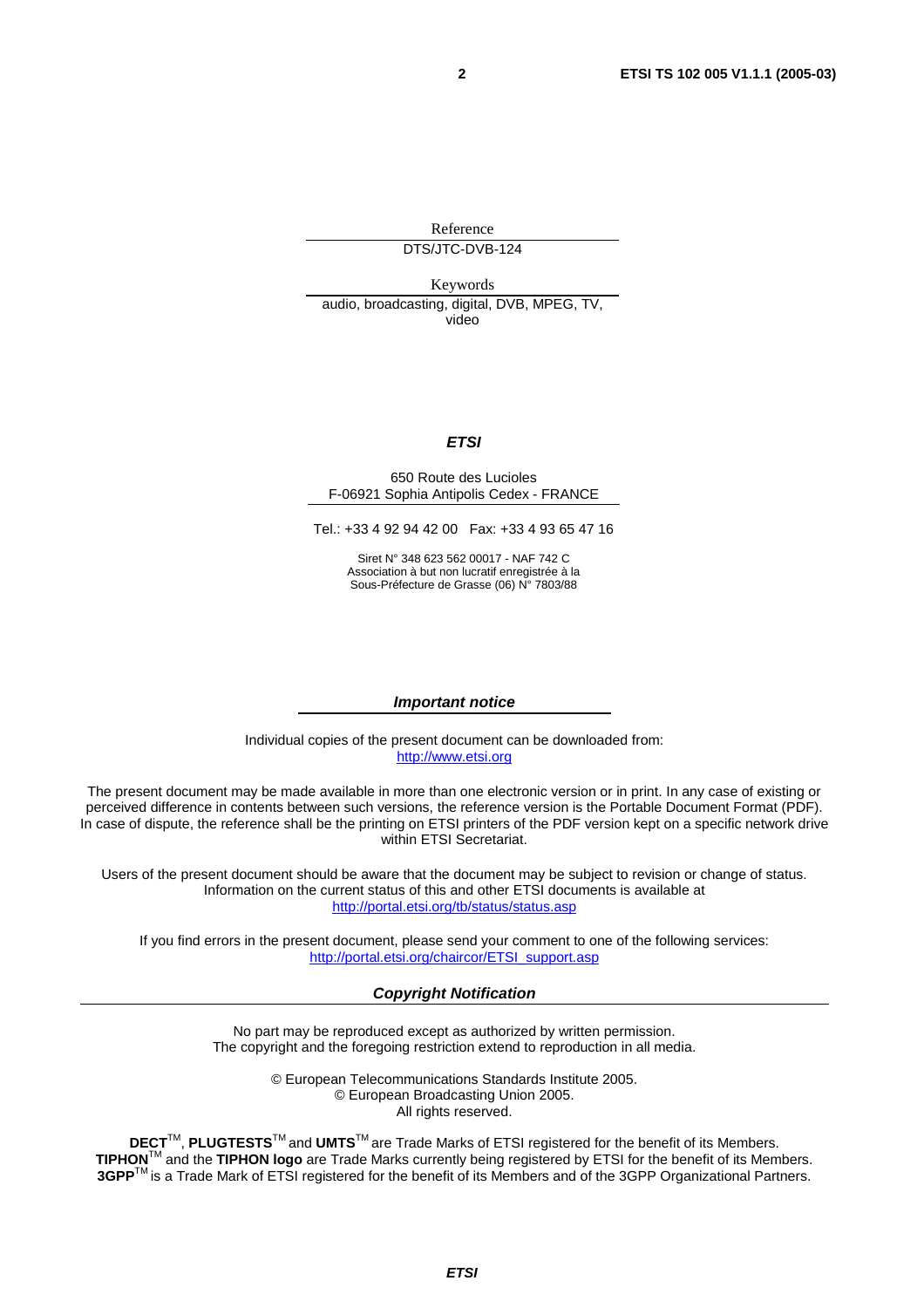# Contents

| 1                        |                               |    |
|--------------------------|-------------------------------|----|
| $\overline{2}$           |                               |    |
| 3                        |                               |    |
| 3.1                      |                               |    |
| 3.2                      |                               |    |
| $\overline{\mathcal{A}}$ |                               |    |
| 4.1                      |                               |    |
| 4.2                      |                               |    |
| 4.2.1                    |                               |    |
| 4.2.2                    |                               |    |
| 5                        |                               |    |
| 5.1                      |                               |    |
| 5.2                      |                               |    |
| 5.3                      |                               |    |
| 5.4                      |                               |    |
| 5.5                      |                               |    |
| 5.6<br>5.7               |                               |    |
|                          |                               |    |
| 6                        |                               |    |
| 6.1                      |                               |    |
| 6.2                      |                               |    |
| 6.3                      |                               |    |
| 6.4<br>6.5               |                               |    |
| 6.6                      |                               |    |
|                          |                               |    |
|                          | <b>Annex A (informative):</b> |    |
| A.1                      |                               |    |
| A.2                      |                               |    |
| A.2.1                    | Protocol Stack                | 14 |
| A.2.2                    |                               |    |
| A.2.3                    |                               |    |
| A.2.4                    |                               |    |
| A.2.5                    |                               |    |
| A.2.6                    |                               |    |
| A.2.7<br>A.2.8           |                               |    |
|                          |                               |    |
| A.3                      |                               |    |
| A.3.1                    |                               |    |
| A.3.2                    |                               |    |
| A.3.3                    |                               |    |
| A.3.4                    |                               |    |
| A.3.5                    |                               |    |
| A.3.6                    |                               |    |
| A.4                      |                               |    |
| A.4.1                    |                               |    |
| A.4.2                    |                               |    |

 $\mathbf{3}$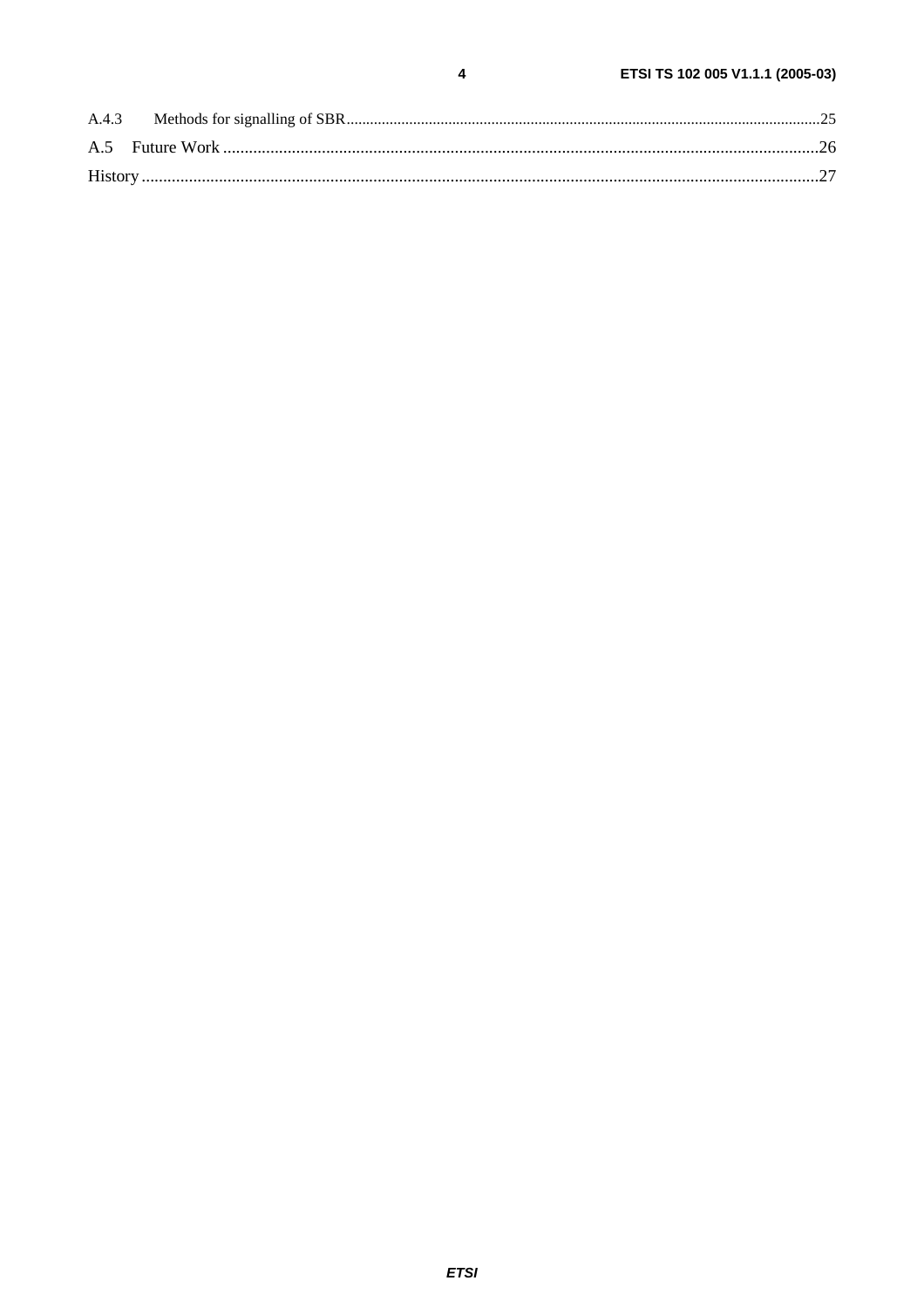# Intellectual Property Rights

IPRs essential or potentially essential to the present document may have been declared to ETSI. The information pertaining to these essential IPRs, if any, is publicly available for **ETSI members and non-members**, and can be found in ETSI SR 000 314: *"Intellectual Property Rights (IPRs); Essential, or potentially Essential, IPRs notified to ETSI in respect of ETSI standards"*, which is available from the ETSI Secretariat. Latest updates are available on the ETSI Web server ([http://webapp.etsi.org/IPR/home.asp\)](http://webapp.etsi.org/IPR/home.asp).

Pursuant to the ETSI IPR Policy, no investigation, including IPR searches, has been carried out by ETSI. No guarantee can be given as to the existence of other IPRs not referenced in ETSI SR 000 314 (or the updates on the ETSI Web server) which are, or may be, or may become, essential to the present document.

#### Foreword

This Technical Specification (TS) has been produced by Joint Technical Committee (JTC) Broadcast of the European Broadcasting Union (EBU), Comité Européen de Normalisation ELECtrotechnique (CENELEC) and the European Telecommunications Standards Institute (ETSI).

### Introduction

The present document specifies the use of H.264/AVC as specified in ITU-T Recommendation H.264 and ISO/IEC 14496-10 [1], and High Efficiency AAC as specified in ISO/IEC 14496-3 [2] and in ISO/IEC 14496-3/AMD-1 [3].

The present document does not address guidelines for the use of Video and Audio Coding in Broadcasting Applications based on the MPEG-2 Transport Stream as defined in TS 101 154 [9]. For the transport of an MPEG-2 TS in RTP packets over IP, RFC 2250 [8] shall be used. The present document addresses the use of Video and Audio Coding in DVB services delivered directly over IP without involving MPEG-2 Transport Stream.

For delivery of H.264/AVC and High Efficiency AAC encoded content over IP, the following hierarchical classification of IP-IRDs is defined:

- **Capability A IP-IRD**s are capable of decoding bitstreams conforming to Baseline Profile at Level 1b with constraint set1 flag being equal to 1 as specified in [1].
- **Capability B IP-IRD**s are capable of decoding bitstreams conforming to Baseline Profile at Level 1.2 with constraint set1 flag being equal to 1 as specified in [1].
- **Capability C IP-IRD**s are capable of decoding bitstreams conforming to Baseline Profile at Level 2 with constraint\_set1\_flag being equal to 1 as specified in [1].
- **Capability D IP-IRD**s are capable of decoding bitstreams conforming to Main profile at level 3 as specified in [1].
- **Capability E IP-IRD**s are capable of decoding bitstreams conforming to Main profile at level 4 as specified in [1].

An IP-IRD of one of the capability classes above shall meet the minimum functionality, as specified in the present document, for decoding of H.264/AVC and High Efficiency AAC delivered over an IP network. The specification of this minimum functionality in no way prohibits IP-IRD manufacturers from including additional features, and should not be interpreted as stipulating any form of upper limit to the performance.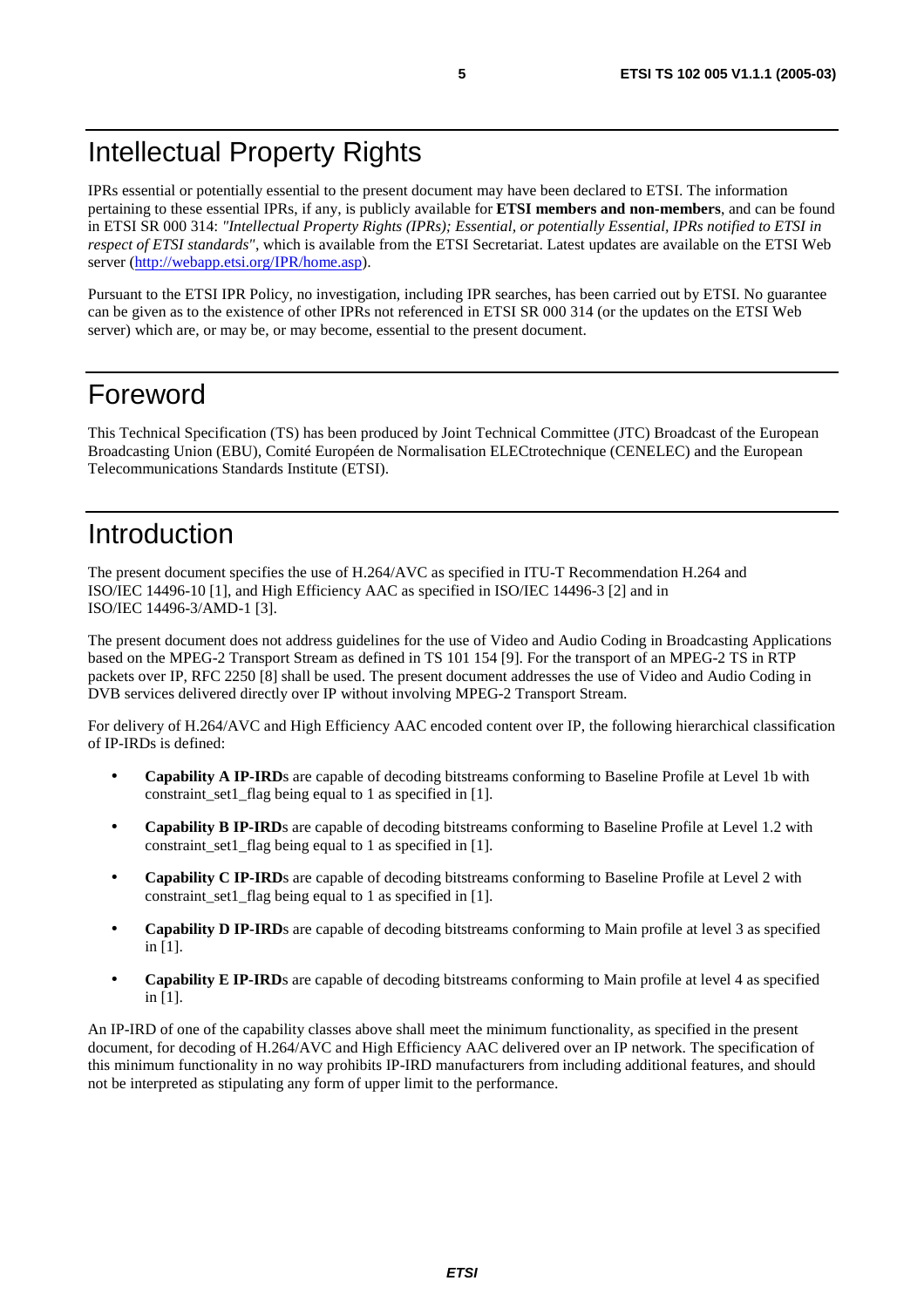Where an IP-IRD feature described in the present document is mandatory, the word "shall" is used and the text is in italic; all other features are optional. The guidelines presented for IP-IRDs observe the following principles:

- IP-IRDs allow for future compatible extensions to the bit-stream syntax;
- all "reserved", "unspecified", and "private" bits in H.264/AVC, High Efficiency AAC and IP protocols shall be ignored by IP-IRDs not designed to make use of them.

The rules of operation for the encoders are features and constraints which the encoding system should adhere to in order to ensure that the transmissions can be correctly decoded. These constraints may be mandatory or optional. Where a feature or constraint is mandatory, the word "shall" is used and the text is italic; all other features are optional.

Clauses 4 to 6 provide the Digital Video Broadcasting (DVB) guidelines for the systems, video, and audio layer, respectively. For information, some of the key features are summarized below, but clauses 4 to 6 should be consulted for all definitions:

Systems:

• H.264/AVC and High Efficiency AAC encoded data is delivered over IP in RTP packets.

Video:

- Capability A, B, and C IP-IRDs support the H.264/AVC Baseline Profile with constraint set1 flag equal to 1.
- Capability D and E IP-IRDs support the H.264/AVC Main Profile.
- IP-IRDs labelled with a particular capability Y are also capable of decoding and displaying pictures that can be decoded by IP-IRDs labelled with a particular capability  $\overline{X}$  with X being an earlier letter than Y in the alphabet. For instance, Capability D IP-IRDs are capable of decoding bitstreams conforming to Main Profile at level 3 of H.264/AVC and below. Additionally, Capability D IP-IRDs are capable of decoding bitstreams that are also decodable by IP-IRDs with capabilities A, B, or C.

Audio:

- Use of the MPEG-4 Audio High Efficiency AAC Profile.
- Sampling rates between 8 kHz and 48 kHz are supported by IP-IRDs.
- IP-IRDs support mono, 2-channel stereo; support of multi-channel is optional.

See annex A for a description of these Implementation Guidelines.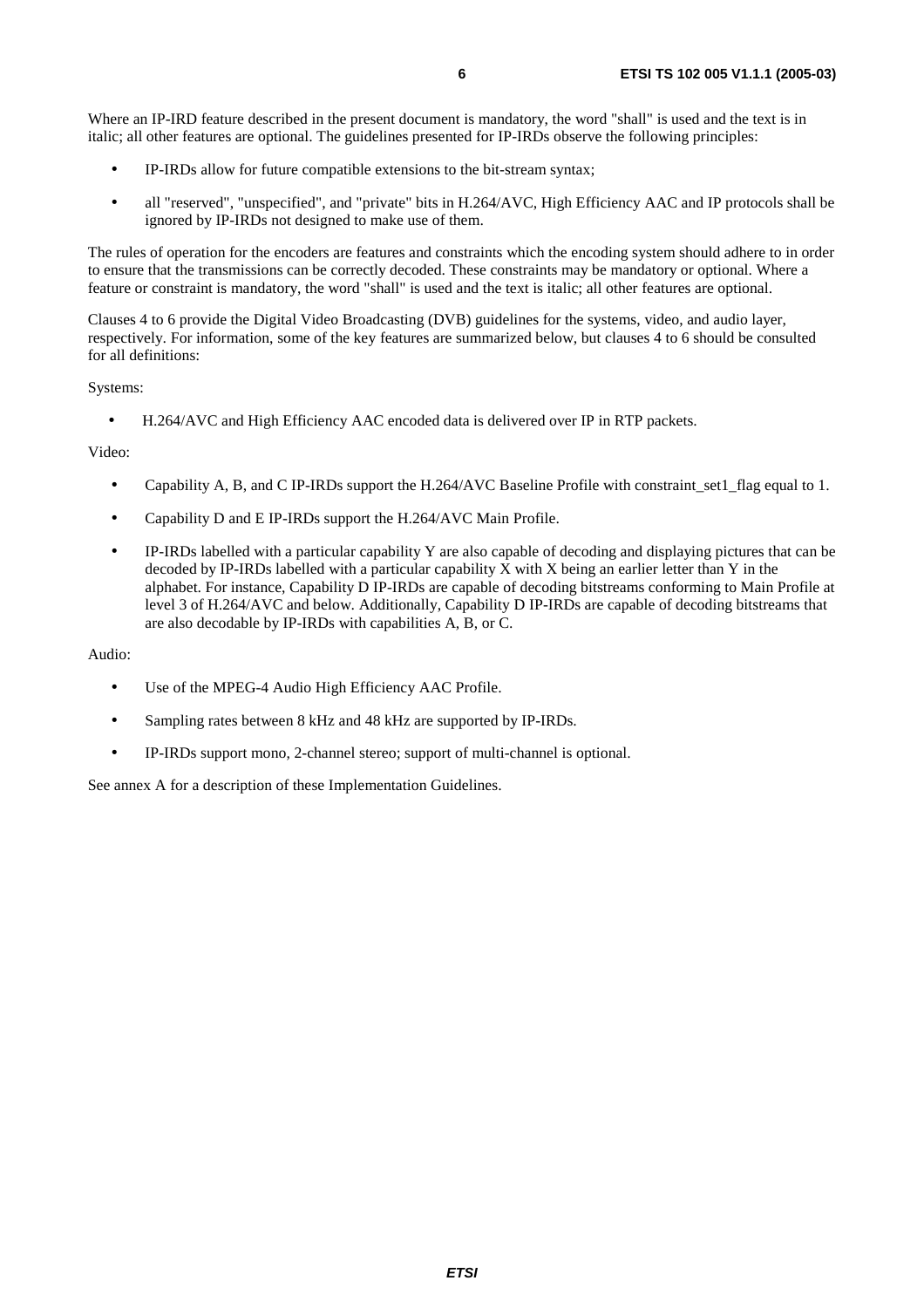#### 1 Scope

The present document provides implementation guidelines for the use of H.264/AVC and High Efficiency AAC for DVB compliant delivery in RTP packets over IP networks. Guidelines are given for the decoding of H.264/AVC and High Efficiency AAC in IP-IRDs, as well as rules of operation that encoders should apply to ensure that transmissions can be correctly decoded. These guidelines and rules may be mandatory, recommended or optional.

#### 2 References

The following documents contain provisions which, through reference in this text, constitute provisions of the present document.

- References are either specific (identified by date of publication and/or edition number or version number) or non-specific.
- For a specific reference, subsequent revisions do not apply.
- For a non-specific reference, the latest version applies.

Referenced documents which are not found to be publicly available in the expected location might be found at <http://docbox.etsi.org/Reference>.

- [1] ITU-T Recommendation H.264 (2003): "Advanced video coding for generic audiovisual services" and ISO/IEC 14496-10 (2004): "Information technology - Coding of audio-visual objects - Part 10: Advanced Video Coding".
- [2] ISO/IEC 14496-3 (2001): "Information technology Coding of audio-visual objects Part 3: Audio".
- [3] ISO/IEC 14496-3 AMD-1 (2003): "Bandwidth Extension".
- [4] IETF RFC 3550: "RTP, A Transport Protocol for Real Time Applications".
- [5] IETF RFC 3016: "RTP Payload Format for MPEG-4 Audio/Visual Streams".
- [6] IETF RFC 3640: "RTP Payload Format for Transport of MPEG-4 Elementary Streams".
- [7] IETF RFC 3984: "RTP Payload Format for H.264 Video".
- [8] IETF RFC 2250: "RTP Payload Format for MPEG1/MPEG2 Video".
- [9] ETSI TS 101 154: "Digital Video Broadcasting (DVB); Implementation guidelines for the use of Video and Audio Coding in Broadcasting Applications based on the MPEG-2 Transport Stream".
- [10] EBU Recommendation R68: "Alignment level in digital audio production equipment and in digital audio recorders".
- [11] ETSI TS 126 234: "Universal Mobile Telecommunications System (UMTS); Transparent end-to-end streaming service; Protocols and codecs (3GPP TS 26.234 Release 5)".
- [12] ITU-R Recommendation BT.709: "Parameter values for the HDTV\* standards for production and international programme exchange".
- [13] ETSI TS 102 154: "Digital Video Broadcasting (DVB); Implementation guidelines for the use of Video and Audio Coding in Contribution and Primary Distribution Applications based on the MPEG-2 Transport Stream".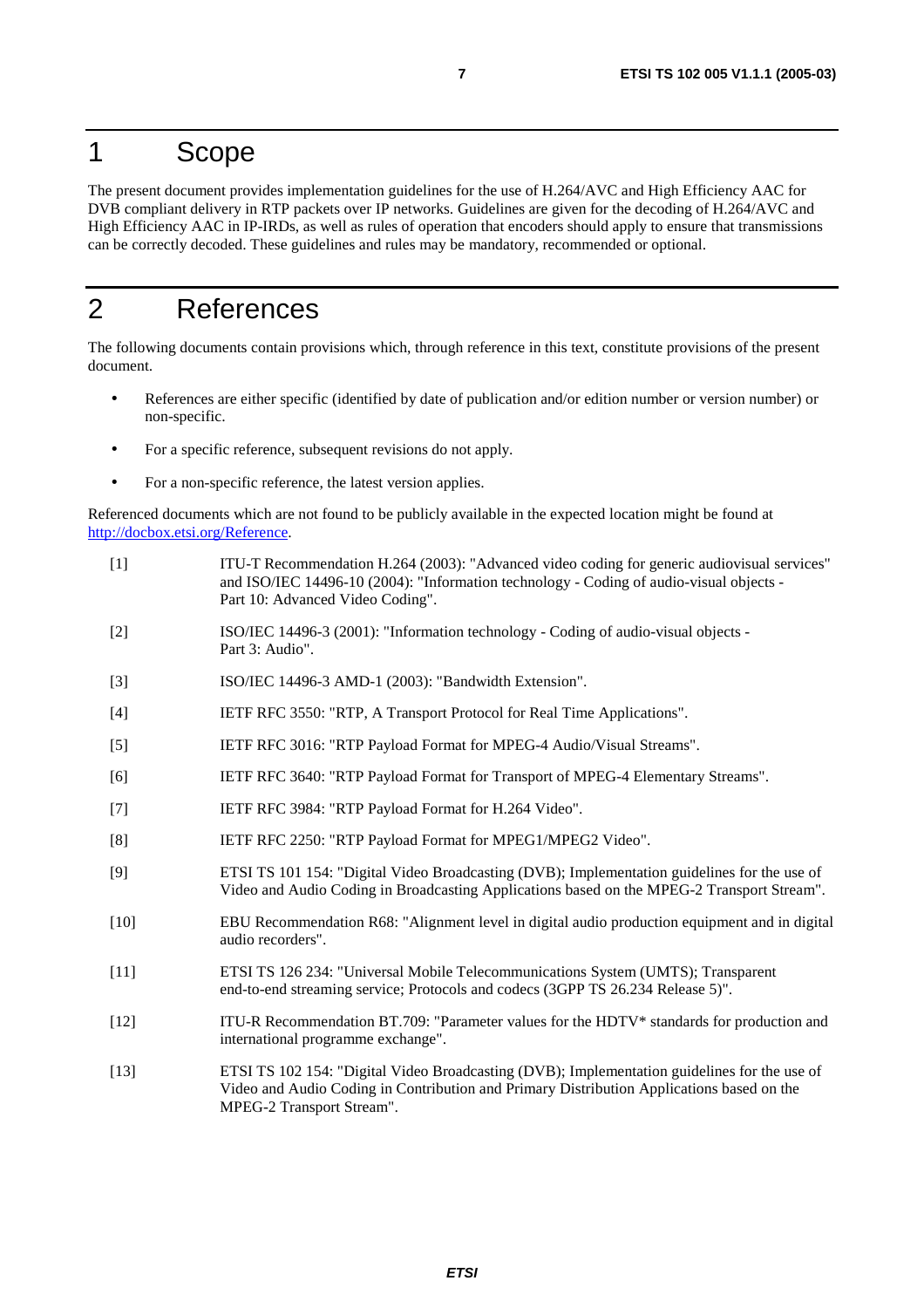# 3 Definitions and abbreviations

#### 3.1 Definitions

For the purposes of the present document, the following terms and definitions apply:

**IP-IRD:** Integrated Receiver-Decoder for DVB services delivered over IP

**Capability A IP-IRD:** IP-IRD that is capable of decoding and displaying pictures using H.264/AVC encoded bitstreams conforming to Baseline Profile at processing and memory limits less than or equal to those of Level 1b with a modified MaxBR value being equal to 128 and with a modified MaxCPB value being equal to 350 and with constraint\_set1\_flag being equal to 1

**Capability B IP-IRD:** IP-IRD that is capable of decoding and displaying pictures using H.264/AVC encoded bitstreams conforming to Baseline Profile at processing and memory limits less than or equal to those of Levels 1b to 1.2 with constraint\_set1\_flag being equal to 1

**Capability C IP-IRD:** IP-IRD that is capable of decoding and displaying pictures from H.264/AVC encoded bitstreams conforming to Baseline Profile at processing and memory limits less than or equal to those of Levels 1b to 2 with constraint set1 flag being equal to 1

**Capability D IP-IRD:** IP-IRD that is capable of decoding and displaying pictures from H.264/AVC encoded bitstreams conforming to Main Profile at processing and memory limits less than or equal to those of Levels 1b to 3

**Capability E IP-IRD:** IP-IRD that is capable of decoding and displaying pictures from H.264/AVC encoded bitstreams conforming to Main Profile at processing and memory limits less than or equal to those of Levels 1b to 4

#### 3.2 Abbreviations

For the purposes of the present document, the following abbreviations apply:

| AAC LC           | <b>Advanced Audio Coding Low Complexity</b>               |
|------------------|-----------------------------------------------------------|
| AAC              | <b>Advanced Audio Coding</b>                              |
| <b>AOT</b>       | Audio Object Type                                         |
| <b>ASO</b>       | arbitrary slice ordering                                  |
| <b>CABAC</b>     | context-adaptive binary arithmetic coding                 |
| <b>CIF</b>       | Common Interchange Format                                 |
| <b>DRC</b>       | <b>Dynamic Range Control</b>                              |
| <b>DVB</b>       | Digital Video Broadcasting                                |
| <b>FMO</b>       | flexible macroblock ordering                              |
| <b>H.264/AVC</b> | H.264/Advanced Video Coding                               |
| <b>HDTV</b>      | <b>High Definition Television</b>                         |
| HE AAC           | High Efficiency Advanced Audio Coding                     |
| <b>HE</b>        | <b>High Efficiency</b>                                    |
| <b>IP</b>        | <b>Internet Protocol</b>                                  |
| <b>IRD</b>       | <b>Integrated Receiver-Decoder</b>                        |
| LATM             | Lowoverhead Audio Transport Multiplex                     |
| LC               | Low Complexity                                            |
| <b>MPEG</b>      | Moving Pictures Experts Group (ISO/IEC JTC 1/SC 29/WG 11) |
| <b>NAL</b>       | <b>Network Abstraction Layer</b>                          |
| <b>NTP</b>       | <b>Network Time Protocol</b>                              |
| QCIF             | Quarter Common Interchange Format                         |
| QMF              | Quadrature Mirror Filter                                  |
| <b>RTP</b>       | Real Time Protocol                                        |
| <b>SBR</b>       | <b>Spectral Band Replication</b>                          |
| <b>TCP</b>       | <b>Transmission Control Protocol</b>                      |
| <b>UDP</b>       | User Datagram Protocol                                    |
| <b>VCEG</b>      | Video Coding Experts Group (ITU-T SG16 Q.6: Video Coding) |
| <b>VCL</b>       | Video Coding Layer                                        |
| <b>VUI</b>       | Video Usability Information                               |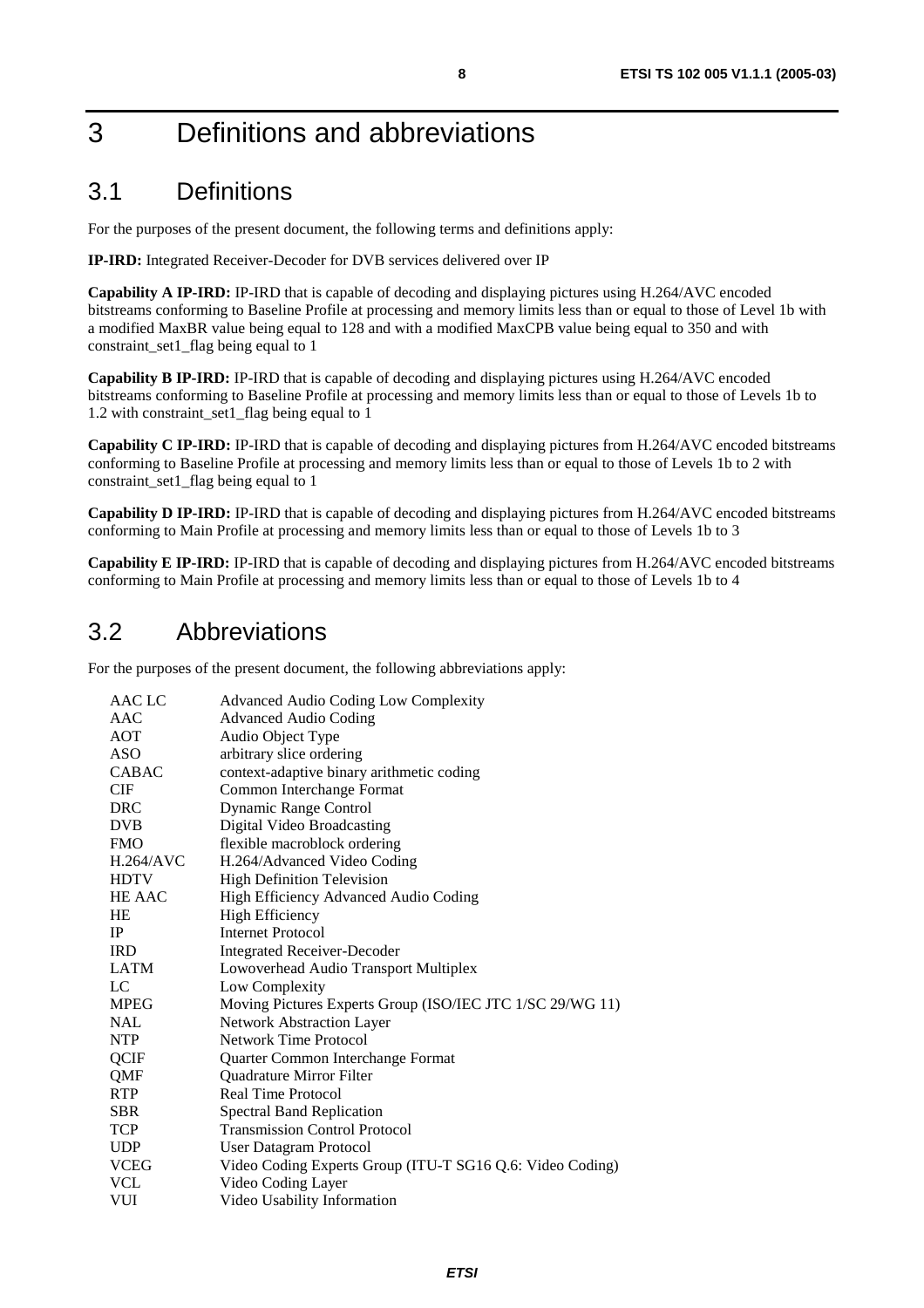# 4 Systems layer

### 4.1 Transport over IP Networks

When H.264/AVC and High Efficiency AAC data are transported over IP networks, RTP, a Transport Protocol for Real-Time Applications as defined in RFC 3550 [4], shall be used. This clause describes the guidelines and requirements for transport of H.264/AVC and High Efficiency AAC in RTP packets for delivery over IP networks and for decoding of such RTP packets in the IP-IRD.

While the general RTP specification is defined in RFC 3550 [4], RTP payload formats are codec specific and defined in separate RFCs. In clause 4.2 guidelines and requirements for transport of H.264/AVC and High Efficiency AAC in RTP packets are defined. Clause 4.3 discusses some issues related to RTP usage.

The IP-IRD design should be made under the assumption that any legal structure as permitted RTP packets may occur, even if presently reserved or unused. *To allow full upward compatibility with future enhanced versions, a DVB IP-IRD shall be able to skip over data structures which are currently "reserved", or which correspond to functions not implemented by the IP-IRD. For example, an IP-IRD shall allow the presence of unknown MIME format parameters for RFC payloads, while ignoring its meaning.*

# 4.2 RTP payload formats

For transport over IP networks, H.264/AVC data and High Efficiency AAC data are contained in RTP packets as defined in RFC 3550 [4]. The specific formats of the RTP packets are defined in clause 4.2.1 for H.264/AVC and in clause 4.2.2 for High Efficiency AAC.

#### 4.2.1 RTP packetization of H.264/AVC

For transport over IP, the H.264/AVC data is packetized in RTP packets using RFC 3984 [7].

Encoding: When transporting H.264/AVC video over IP, RFC 3984 [7] shall be used.

Decoding: Each IP-IRD shall be able to receive and decode RTP packets with H.264/AVC data as defined in RFC 3984 [7].

#### 4.2.2 RTP packetization of High Efficiency AAC

- Encoding: When transporting High Efficiency AAC audio over IP, either RFC 3016 [5] or RFC 3640 [6] shall be used.
- Decoding: Each IP-IRD shall support both RFC 3016 [5] and RFC 3640 [6] to receive and decode High Efficiency AAC data contained in RTP packets.

# 5 Video

This clause describes the guidelines for H.264/AVC video encoding and for decoding of H.264/AVC data in the IP-IRD. The bitstreams resulting from H.264/AVC encoding shall conform to the corresponding profile specification in [1]. The IP-IRD shall allow any legal structure as permitted by the specifications in [1] in the encoded video stream even if presently "reserved" or "unused"*.*

*To allow full compliance to the specifications in [*1*] and upward compatibility with future enhanced versions, an IP-IRD shall be able to skip over data structures which are currently "reserved", or which correspond to functions not implemented by the IP-IRD.*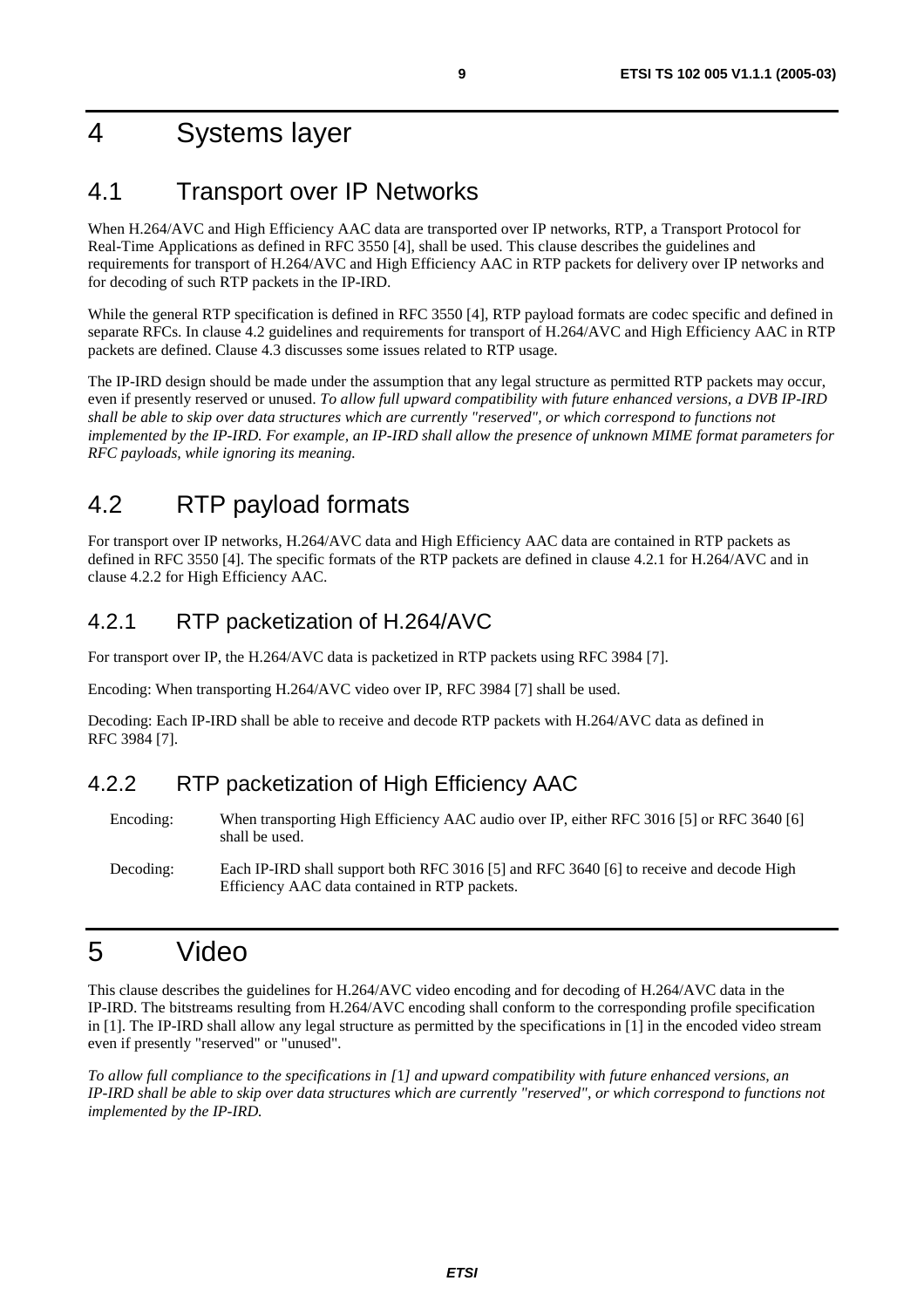#### 5.1 Profile and Level

Encoding: *Capability A Bitstreams shall comply with the restrictions described in ITU-T Recommendation H.264 | ISO/IEC 14496-10 [*1*] for Level 1b of the Baseline Profile with constraint\_set1\_flag being equal to 1.* In addition, in applications where decoders support the Main or the High Profile, the bitstream may optionally comply with these profiles.

> *Capability B Bitstreams shall comply with the restrictions described in ITU-T Recommendation H.264 | ISO/IEC 14496-10 [*1*] for Level 1.2 of the Baseline Profile with constraint\_set1\_flag being equal to 1.* In addition, in applications where decoders support the Main or the High Profile, the bitstream may optionally comply with these profiles.

*Capability C Bitstreams shall comply with the restrictions described in ITU-T Recommendation H.264 | ISO/IEC 14496-10 [*1*] for Level 2 of the Baseline Profile with constraint set1 flag being equal to 1.* In addition, in applications where decoders support the Main or the High Profile, the bitstream may optionally comply with these profiles.

*Capability D Bitstreams shall comply with the restrictions described in ITU-T Recommendation H.264 | ISO/IEC 14496-10 [*1*] for Level 3 of the Main Profile.* In addition, in applications where decoders support the High Profile, the bitstream may optionally comply with the High Profile.

*Capability E Bitstreams shall comply with the restrictions described in ITU-T Recommendation H.264 | ISO/IEC 14496-10 [*1*] for Level 4 of the High Profile.*

Decoding: *Capability A IP-IRDs shall be capable of decoding and displaying pictures using Capability A Bitstreams.* Support of the Main Profile and other profiles beyond Baseline Profile with constraint set1 flag equal to 1 is optional. Support of levels beyond Level 1b is optional.

> *Capability B IP-IRDs shall be capable of decoding and displaying pictures using Capability A or B Bitstreams.* Support of the Main Profile and other profiles beyond Baseline Profile with constraint set1 flag equal to 1 is optional. Support of levels beyond Level 1.2 is optional.

> *Capability C IP-IRDs shall be capable of decoding and displaying pictures using Capability A, B or C Bitstreams.* Support of the Main Profile and other profiles beyond Baseline Profile with constraint set1 flag equal to 1 is optional. Support of levels beyond Level 2 is optional.

> *Capability D IP-IRDs shall be capable of decoding and displaying pictures using Capability A, B, C or D Bitstreams.* Support of the High Profile and other profiles beyond Main Profile is optional. Support of levels beyond Level 3 is optional.

> *Capability E IP-IRDs shall be capable of decoding and displaying pictures using Capability A, B, C, D or E Bitstreams.* Support of profiles beyond High Profile is optional. Support of levels beyond Level 4 is optional.

*If an IP-IRD encounters an extension which it cannot decode, it shall discard the following data until the next start code prefix* (to allow backward compatible extensions to be added in the future*)*

#### 5.2 Frame Rate

Encoding: To encode video, each frame rate allowed by the applied H.264/AVC Profile and Level may be used. The maximum time distance between two pictures should not exceed 0,7 s.

Decoding: *Each IP-IRD shall support each frame rate allowed by the H.264/AVC Profile and Level that is applied for decoding in the IP-IRD.* This includes variable frame rate.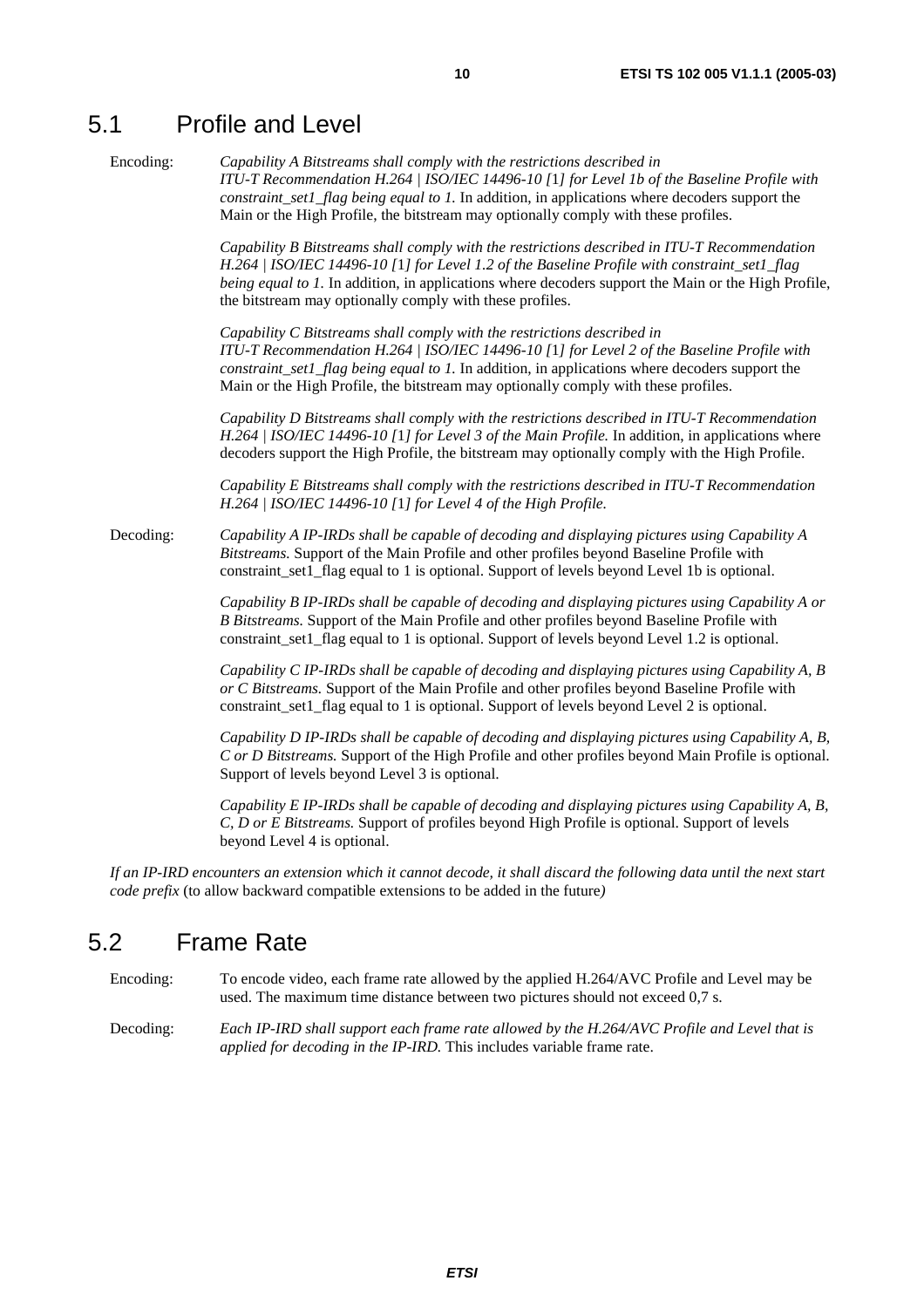#### 5.3 Aspect Ratio

Encoding: To encode video, each sample and picture aspect ratio allowed by the applied H.264/AVC Profile and Level may be used. It is recommended to avoid very large or very small picture aspect ratios and that those picture aspect ratios specified in [9] are being used.

Decoding: *Each IP-IRD shall support each sample and picture aspect ratio permitted by the applied H.264/AVC Profile and Level.*

#### 5.4 Luminance resolution

Encoding: To encode video, each luminance resolution allowed by the applied H.264/AVC Profile and Level may be used.

Decoding: *Each IP-IRD shall support each luminance resolution permitted by the relevant H.264/AVC Profile and Level.*

#### 5.5 Chromaticity

Encoding: It is recommended to specify the chromaticity coordinates of the colour primaries of the source using the syntax elements colour primaries, transfer characteristics, and matrix coefficients in the VUI. ITU-R Recommendation BT.709 [12] is recommended as the preferred colour primaries and transfer characteristics.

Decoding: Each IRD shall be capable to decode any allowed values of colour\_primaries, transfer\_characteristics, and matrix\_coefficients. It is recommended that appropriate processing be included for the display of pictures.

#### 5.6 Chroma

Encoding: It is recommended to specify the chroma locations using the syntax elements chroma\_sample\_loc\_type\_top\_field and chroma\_sample\_loc\_type\_bottom\_field in the VUI. It is recommended to use chroma sample type 0.

Decoding: *Each IRD shall be capable to decode any allowed values of chroma\_sample\_loc\_type\_top\_field and chroma\_sample\_loc\_type\_bottom\_field.* It is recommended that appropriate processing be included for the display of pictures.

#### 5.7 Parameter Constraints

- Encoding: For broadcast applications it is recommended that sequence and picture parameter sets are sent together with a random access point (e.g. an IDR picture) to be encoded at least once every 500 milliseconds. For multicast or streaming applications a maximum interval of 5 s between random access points should not be exceeded. When changing sequence or picture parameter sets, it is recommended to use different values for seq\_parameter\_set\_id or pic\_parameter\_set\_id as the previous active ones.
- NOTE 1: Increasing the frequency of sequence and picture parameter sets and IDR pictures will reduce channel hopping time but will reduce the efficiency of the video compression.
- NOTE 2: Having a regular interval between IDR pictures may improve trick mode performance, but may reduce the efficiency of the video compression.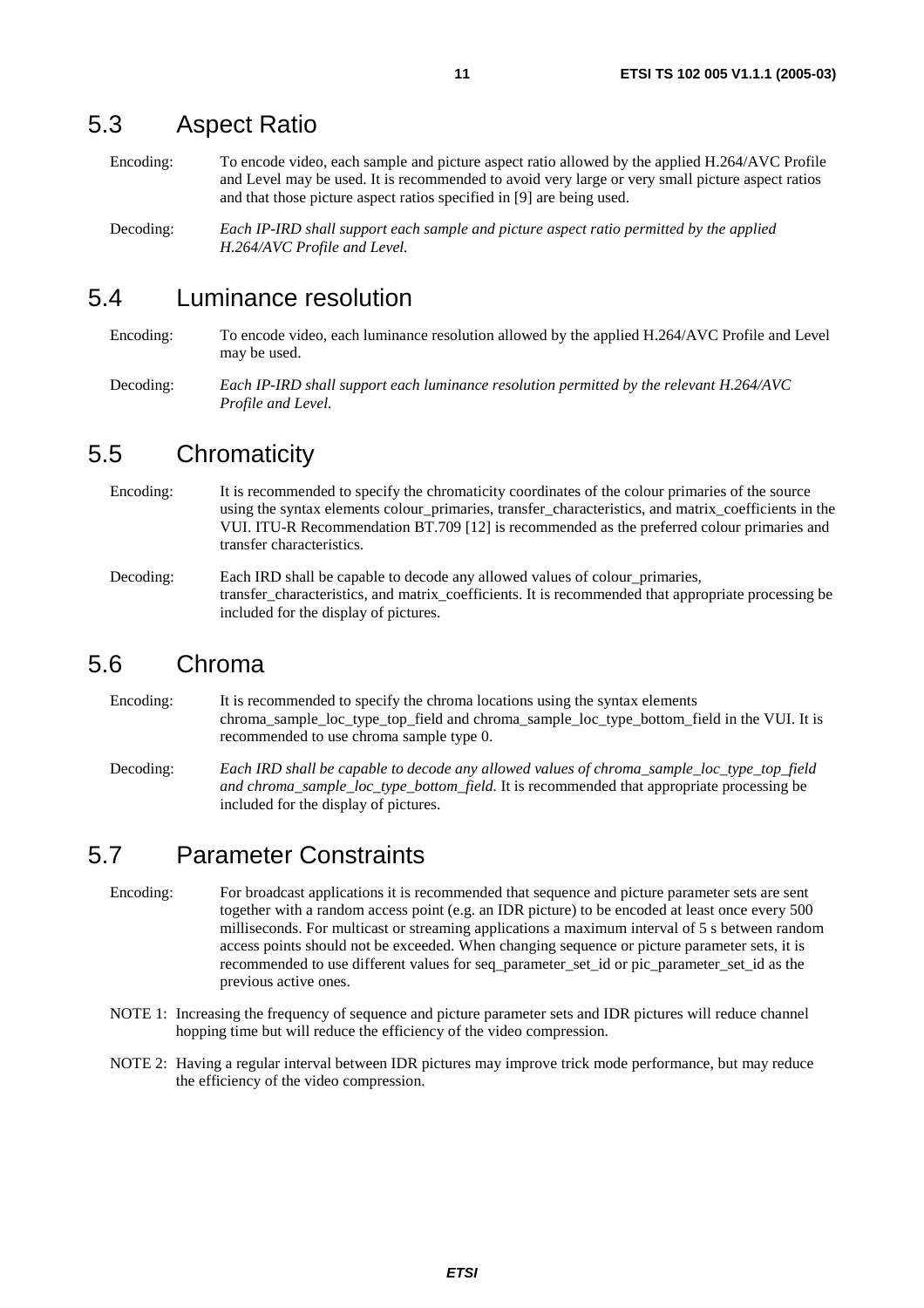### 6 Audio

This clause describes the guidelines for encoding with the MPEG-4 AAC profile or MPEG-4 High Efficiency Audio Profile in DVB IP Network bit-streams, and for decoding this bit-stream in the IP-IRD.

The recommended level for reference tones for transmission is 18 dB below clipping level, in accordance with EBU Recommendation R68 [10].

*For High Efficiency AAC, the audio encoding shall conform to the requirements defined in ISO/IEC 14496-3* [2] *and ISO/IEC14496-3/AMD-1 [*3*] for the MPEG-4 Audio High Efficiency Profile.* 

The IP-IRD design should be made under the assumption that any legal structure as permitted by ISO/IEC 14496-3 [2] or ISO/IEC 14496-3/AMD-1 [3] may occur in the broadcast stream even if presently reserved or unused. *To allow full compliance to ISO/IEC 14496-3* [2] *and upward compatibility with future enhanced versions, a DVB IP-IRD shall be able to skip over data structures which are currently "reserved", or which correspond to functions not implemented by the IP-IRD. For example, an IP-IRD which is not designed to make use of the extension payload shall skip over that portion of the bit-stream.*

The following clauses are based on ISO/IEC 14496-3 [2] (MPEG-4 audio) and ISO/IEC 14496-3/AMD-1 [3] (Bandwidth Extension).

#### 6.1 Audio mode

Encoding: The audio shall be encoded in mono or 2-channel-stereo according to the functionality defined in the High Efficiency AAC Profile Level 2 or in multi-channel according to the functionality defined in the High Efficiency AAC Profile Level 4, as specified in ISO/IEC 14496-3 [2] and ISO/IEC 14496-3/AMD-1 [3]. A simulcast of a mono/stereo signal together with the multi-channel signal is optional.

Decoding: *Each IP-IRD shall be capable of decoding in mono or 2-channel-stereo of the functionality defined in the High Efficiency AAC Profile Level 2, as specified in ISO/IEC 14496-3* [2] *and ISO/IEC 14496-3/AMD-1* [3]*.* The support of multi-channel decoding in an IP-IRD is optional.

#### 6.2 Profiles

Encoding: The encoder shall use either the AAC Profile or the High Efficiency AAC Profile. Use of the High Efficiency AAC Profile is recommended.

Decoding: *IP-IRDs shall be capable of decoding the High Efficiency AAC Profile.*

#### 6.3 Bit rate

Encoding: Audio may be encoded at any bit rate allowed by the applied profile and selected Level.

Decoding: *Each IP-IRD shall support any bit rate allowed by the High Efficiency AAC Profile and selected Level.* 

#### 6.4 Sampling frequency

Encoding: Any of the audio sampling rates of the High Efficiency AAC Profile Level 2 may be used for mono and 2-channel stereo and of the High Efficiency AAC Profile Level 4 for multichannel audio.

Decoding: *Each IP-IRD shall support each audio sampling rate permitted by the High Efficiency AAC Profile Level 2 for mono and 2-channel stereo and of the High Efficiency AAC Profile Level 4 for multichannel audio.*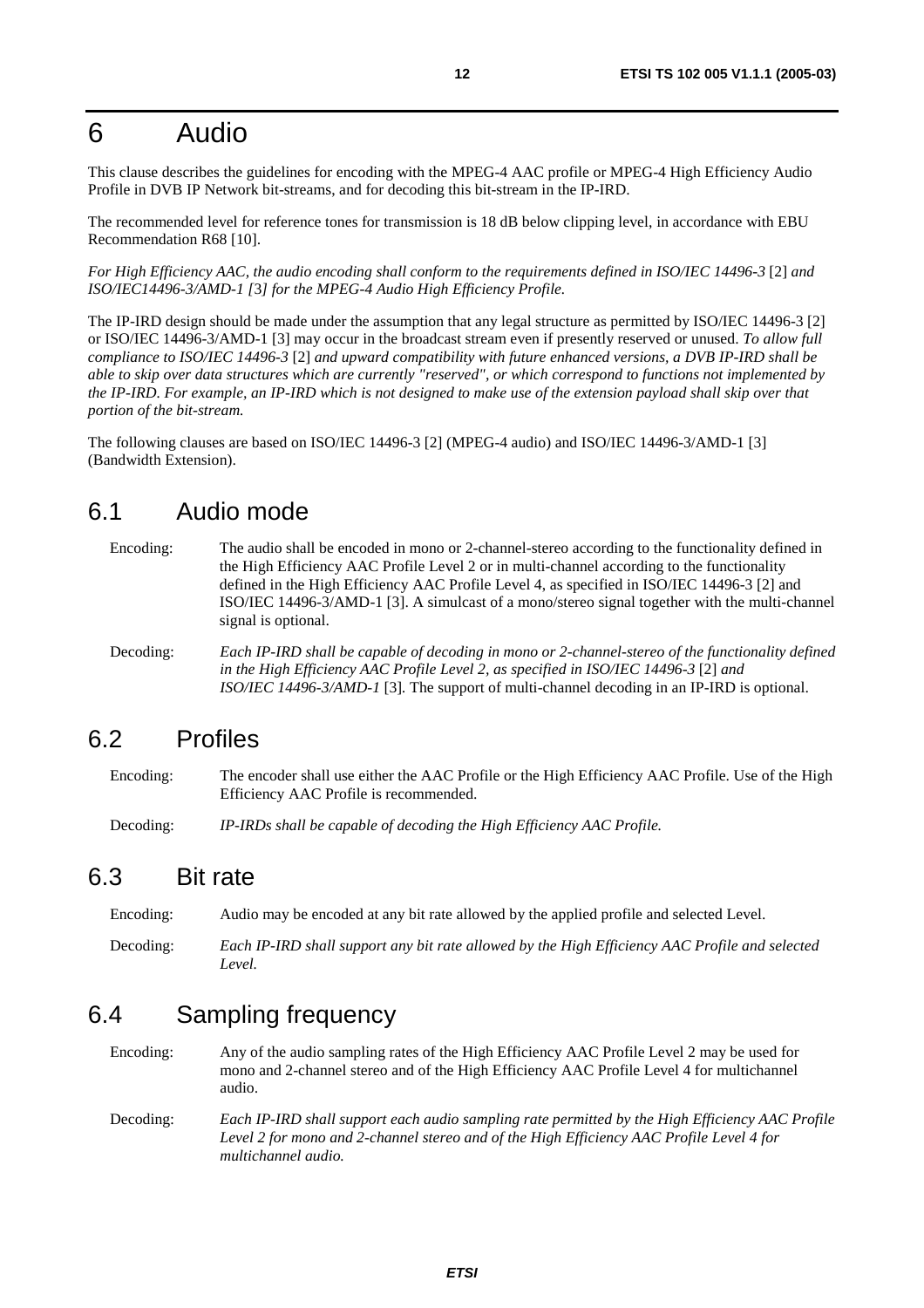# 6.5 Dynamic Range Control

Encoding: The encoder may use the MPEG-4 AAC Dynamic Range Control (DRC) tool.

Decoding: *Each IP-IRD shall support the MPEG-4 AAC Dynamic Range Control (DRC) tool.*

#### 6.6 Matrix Downmix

Decoding: *Each IP-IRD shall support the matrix downmix as defined in MPEG-4.*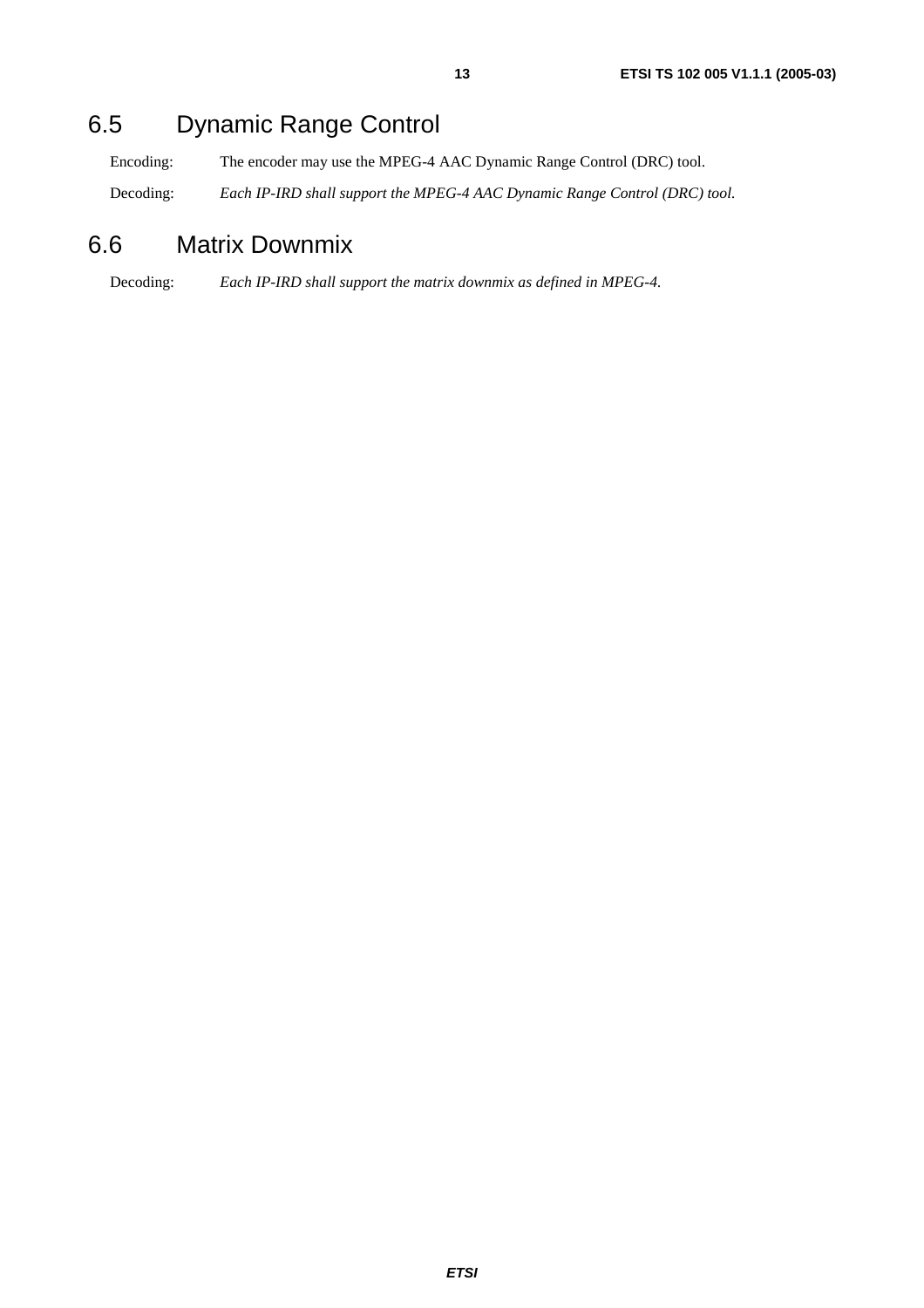# Annex A (informative): Description of the Implementation Guidelines

# A.1 Introduction

These guidelines specify how advanced audio and video compression algorithms may be used for DVB services delivered over IP. A wide range of potential applications are covered, ranging from low-resolution services delivered to small portable receivers all the way up to HDTV services.

These guidelines apply to all DVB services directly over IP without the use of an intermediate MPEG-2 Transport Stream. An example of this type of DVB service is DVB-H, using multi-protocol encapsulation. The corresponding guidelines for audio-visual coding for DVB services which use an MPEG-2 Transport Stream are given in TS 101 154 [9] for distribution services and in TS 102 154 [13] for contribution services. Examples of Transport Stream based DVB service are the familiar DVB-S, DVB-C and DVB-T transmissions.

The 'systems layer' of these guidelines addresses issues related to transport and synchronization of advanced audio and video. The systems layer is based on the use of RTP, a generic Transport Protocol for Real-Time Applications as defined in RFC 3550 [4]. Use of RTP requires the definition of payload formats that are specific for each content format, and so the system layer defines which RTP payload formats to use for transport of advanced audio and video, as well as applicable constraints for that. Further information on the systems layer is given in clause A.2.

The video coding uses the H.264/AVC standard. The work began in ITU-T SG16 Q.6 (VCEG) under the working name H.26L in 1999. VCEG and MPEG then agreed in 2001 to form a Joint Video Team to finalize the standard. Within ITU-T the standard is published as H.264, whilst in ISO/IEC it is published as Part 10 of the MPEG-4 specification, 14496-10. The first version was standardized in Spring 2003 and an extension was standardized in Autumn 2004. As with all ITU-T and ISO/IEC algorithms since H.261 and MPEG-1, the architecture is based on a motion-compensated block transform. Like MPEG-1 and MPEG-2, H.264/AVC has intra-coded pictures, predicatively coded pictures and bidirectionally coded pictures (known as I-, P- and B-frames in MPEG-1 and MPEG-2). However, H.264/AVC has smaller, dynamically selected block sizes to allow the encoder to represent both large and small moving objects more efficiently. It also provides multiple reference frames to allow the encoder to find the best match over several frames and it supports greater precision in the representation of motion vectors. The variable-length coding used to compress the picture and motion information is context-adaptive to give greater efficiency. For further information on the video codec see clause A.3.

The advanced audio coding uses the MPEG-4 High Efficiency AAC Profile. This is derived from the MPEG-2 Advanced Audio Coding (AAC), first published in 1997 MPEG-4 AAC is closely based on MPEG-2 AAC but includes some further enhancements such as perceptual noise substitution to give better performance at low bit rates. The new MPEG-4 High Efficiency AAC Profile adds spectral band replication, to allow more efficient representation of high-frequency information by using the lower harmonic as a reference. For further information on the audio codec see clause A.4.

# A.2 Systems

### A.2.1 Protocol Stack

For delivery of DVB Services over IP-based networks a protocol stack is defined in a suite of DVB specifications. The systems part of the guidelines defined in the present document addresses only the part of the protocol stack that is related to the transport and synchronization of HE AAC audio and H.264/AVC video. This part of the DVB-IP protocol stack is given in figure A.1. For completeness, RTCP and RTSP are also included, as they are relevant for RTP usage, though there are no specific guidelines for RTCP and RTSP defined in the present document.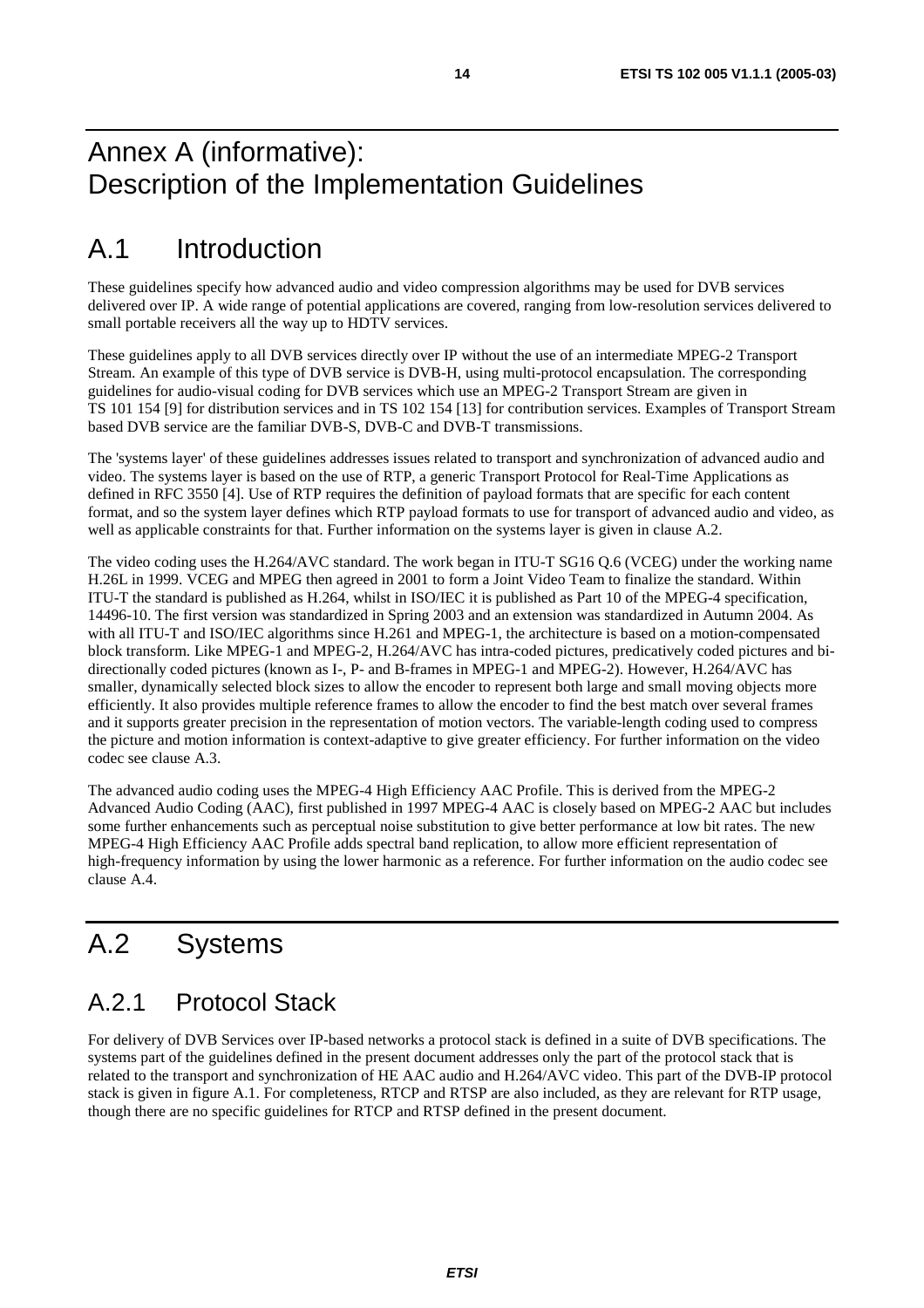

NOTE: Guidelines for RTCP and RTSP usage are beyond the scope of the present document.

**Figure A.1: The part of the DVB-IP protocol stack relevant for the transport of advanced audio and video** 

# A.2.2 Transport of High Efficiency AAC audio

The transport of HE AAC audio and H.264/AVC video is based on RTP, a generic Transport Protocol for Real-Time Applications as defined in RFC 3550 [4]. RFC 3550 [4] defines the elements of the RTP transport protocol that are independent of the data that is transported, while separate RFCs define how to use RTP for transport of specific data such as audio and video coded. Both for HE AAC audio and for H.264/AVC video RTP payload formats are (being) defined.

To transport HE AAC, both RFC 3016 [5] and RFC 3640 [6] can be used. RFC 3016 offers compatibility with AAC services that comply with Release 5 of 3GPP specification for Packet Switched Streaming Services [11]. Note that these 3GPP services use AAC only and not the High Efficiency extension with SBR. RFC 3016 [5] allows for the carriage of multiple AAC frames in one RTP packet by applying the Low overhead Audio Transport Multiplex (LATM) framing structure within the RTP payload, as defined in ISO/IEC 14496-3 [2]. RFC 3016 [5] does also allow for carriage of HE AAC, but the presence of SBR data can only be signalled implicitly, that is a decoder can only detect carriage of HE AAC data by identifying SBR data when parsing the extension payload of AAC frames. Higher level signalling is not possible with RFC 3016 [5].

Next to RFC 3016 [5], also RFC 3640 [6] can be used to transport HE AAC. RFC 3640 [6] provides a "generic" solution for transport of MPEG-4 data. RFC 3640 [6] supports both, implicit signalling (similarly as with RFC 3016 [5]) as well as explicit signalling by means of conveying the AudioSpecificConfig() as the required MIME parameter "config", as defined in RFC 3640 [6]. The framing structure defined in RFC 3640 [6] does support carriage of multiple AAC frames in one RTP packet with optional interleaving to improve error resiliency in packet loss. For example, if each RTP packet carries three AAC frames, then with interleaving the RTP packets may carry the AAC frames as given in figure A.2.



**Figure A.2: Interleaving of AAC frames**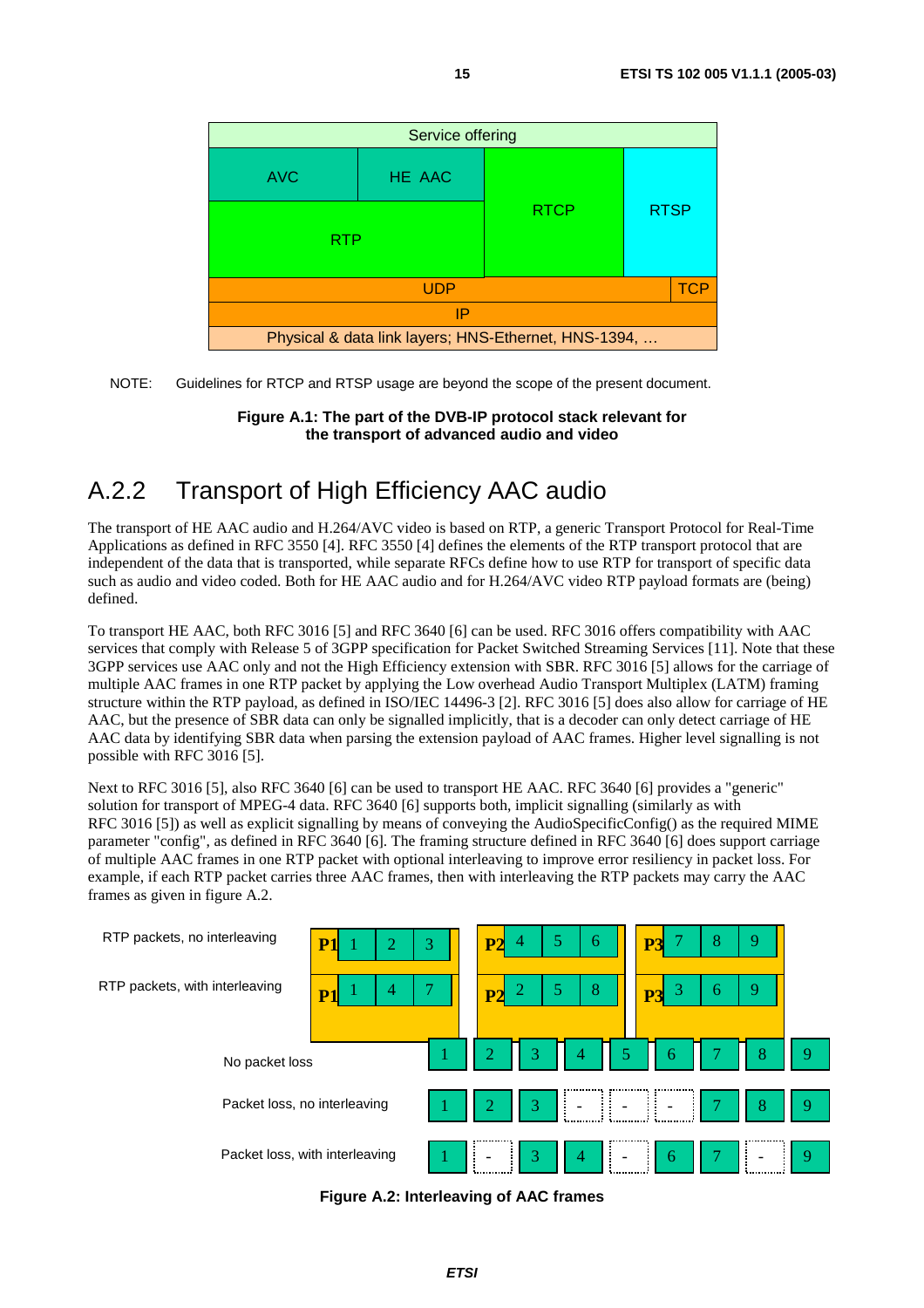Without interleaving, then RTP packet P1 carries the AAC frames 1, 2 and 3, while packet P2 and P3 carry the frames 4, 5 and 6 and the frames 7, 8 and 9, respectively. When P2 gets lost, then AAC frames 4, 5 and 6 get lost, and hence the decoder needs to reconstruct three missing AAC frames that are contiguous. In this example, interleaving is applied so that P1 carries 1, 4 and 7, P2 carries 2, 5 and 8, and P3 carries 3, 6 and 9. When P2 gets lost in this case, again three frames get lost, but due to the interleaving, the frames that are immediately adjacent to each lost frame are received and can be used by the decoder to reconstruct the lost frames, thereby exploiting the typical temporal redundancy between adjacent frames to improve the perceptual performance of the receiver.

#### A.2.3 Transport of H.264/AVC video

To transport H.264/VC video data, RFC 3984 [7] is used. The H.264/AVC specification [1] distinguishes conceptually between a Video Coding Layer (VCL), and a Network Abstraction Layer (NAL). The VCL contains the video features of the codec (transform, quantization, motion compensation, loop filter, etc.). The NAL layer formats the VCL data into Network Abstraction Layer units (NAL units) suitable for transport across the applied network or storage medium. A NAL unit consists of a one-byte header and the payload; the header indicates the type of the NAL unit and other information, such as the (potential) presence of bit errors or syntax violations in the NAL unit payload, and information regarding the relative importance of the NAL unit for the decoding process. RFC 3984 [7] specifies how to carry NAL units in RTP packets.

#### A.2.4 Synchronization of content delivered over IP

RTP also provides tools for synchronization. For that purpose, an RTP time stamp is present in the RTP header; the RTP time stamps are used to determine the presentation time of the audio and video access units. The method to synchronize content transported in RTP packets is described RFC 3550 [4]. By means of figure A.3 a simplified summary is given below:

- a) RTP time stamps convey the sampling instant of access units at the encoder. The RTP time stamp is expressed in units of a clock, which is required to increase monotonically and linearly. The frequency of this clock is specified for each payload format, either explicitly or by default. Often, but not necessarily, this clock is the sampling clock. In figure A.3,  $TSa(i)$  and  $TSv(i)$  are RTP time stamps that are used to present the access units at the correct timing at the receiver; this requires that the receiver reconstructs the video clock and audio clock with the same mutual offset in time as at the sender.
- b) When transporting RTP packets, the RTCP Control Protocol, also defined in RFC 3550 [4], is used for purposes such as monitoring and control. RTCP data is carried in RTCP packets. There are several RTCP packet types, one of which is the Sender Report (SR) RTCP packet type. Each RTCP SR packet contains an RTP time stamp and an NTP time stamp; both time stamps correspond to the same instant in time. However, the RTP time stamp is expressed in the same units as RTP time stamps in data packets, while the NTP time stamp is expressed in 'wallclock' time; see section 4 of RFC 3550 [4]. In figure A.3, NTPa(k) and NTPv(n) are the NTP time stamps of the audio and video RTCP packets.  $A<sup>t</sup>(k)$  and  $V<sup>t</sup>(n)$  are the values of the audio and video clock at the same instant in time as NTPa(k) and NTPv(n), respectively. Each SR(k) for audio provides  $NTPa(k)$  as NTP time stamp and At(k) as RTP time stamp. Similarly, each  $SR(n)$  for video provides  $NTPv(n)$ as the NTP time stamps and  $Vt(n)$  as RTP time stamp.



**Figure A.3: RTP tools for synchronization**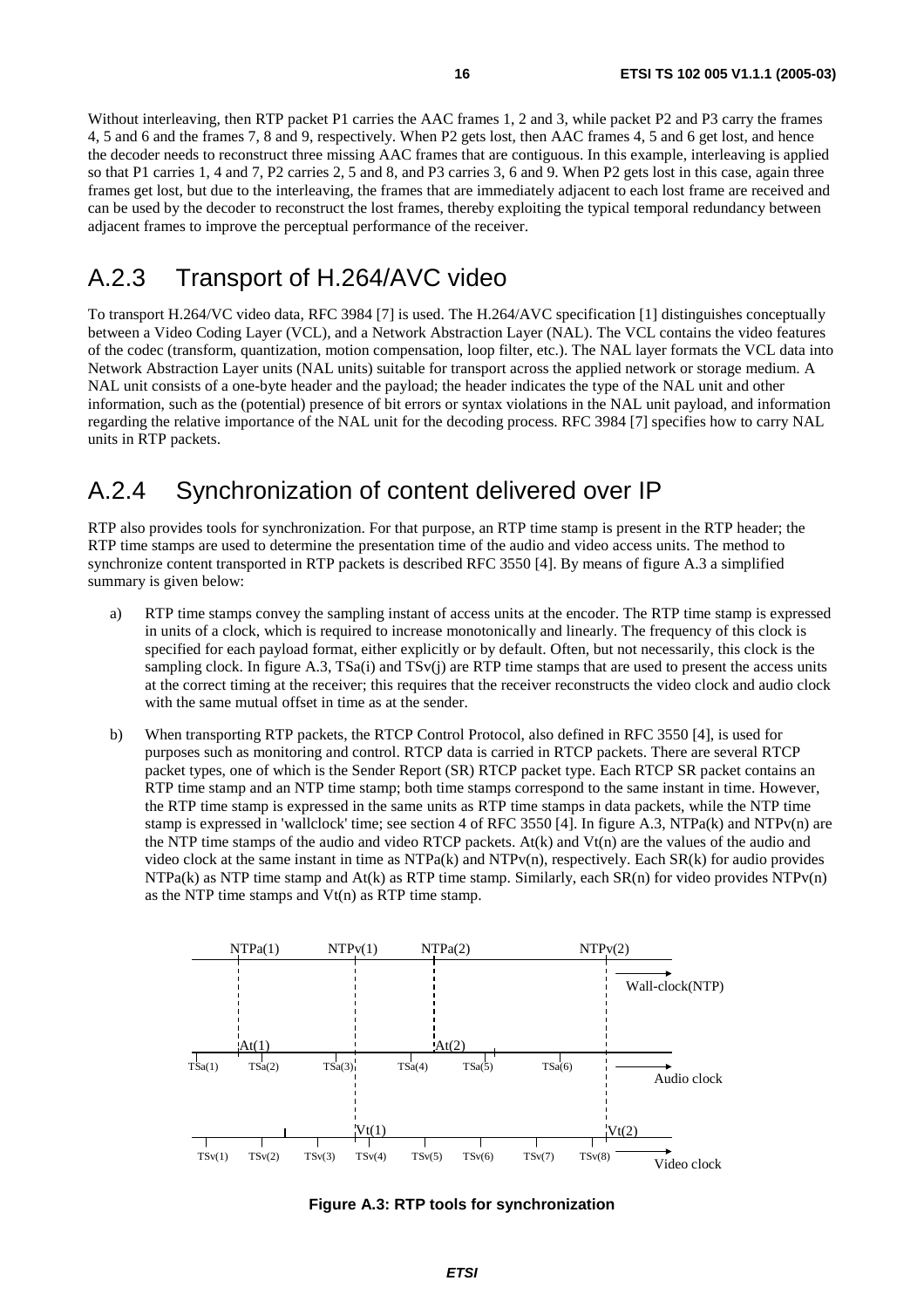- c) Synchronized playback of streams is only possible if the streams use the same wall-clock to encode NTP values in SR packets. If the same wall-clock is used, receivers can achieve synchronization by using the correspondence between RTP and NTP time stamps. To synchronize an audio and a video stream, one needs to receive an RTCP SR packet relating to the audio stream, and an RTCP SR packet relating to the video stream. These SR packets provide a pair of NTP timestamps and their corresponding RTP timestamps that is used to align the media. For example, in figure A.3,  $[NTPv(k) - NTPa(n)]$  represents the offset in time between  $Vt(k)$ and At(n), expressed in wallclock time.
- d) The time between sending subsequent RTCP SR packets may vary; the default RTCP timing rules suggest to send an RTCP SR packet every 5 s. This means that upon entering a streaming session there may be an initial delay - on average a 2,5 s duration if the default RTCP timing rules are used - when the receiver does not yet have the necessary information to perform inter-stream synchronization.

#### A.2.5 Synchronization with content delivered over MPEG-2 TS

Applications may require synchronization of audiovisual content delivered over IP with content delivered over an MPEG-2 TS. For example, a broadcaster may wish to provide audio in another language as part of a broadcast program, but using transport over IP instead of transporting this additional audio stream over the same MPEG-2 TS as the broadcast program.

Synchronization of a stream delivered over IP with a broadcast program requires that the receiver knows the timing relationship between the RTP time stamps of the stream that is delivered over IP and the MPEG-2 time stamps of the broadcast program. It is beyond the scope of the present document how to convey such timing relationship.

#### A.2.6 Service discovery

For discovery of DVB services over IP it is referred to the IPI specification for low and mid level (PSI / SI equivalent) functionality and to the GBS specification for higher level (SI / metadata related, except structures and containers) functionality.

### A.2.7 Linking to applications

Audio and video delivered over IP can be presented in an MHP application by means of including appropriate URLs.

# A.2.8 Capability exchange

By means of capability exchange protocols the sender and receiver can communicate whether the receiver has A, B, C, D or E IP-IRD capabilities for H.264/AVC decoding. In addition, it can also be communicated whether the receiver has multi-channel or only mono/stereo capabilities for High Efficiency AAC decoding. For capability exchange protocols it is referred to the IPI specification.

# A.3 Video

#### A.3.1 Video overview

The part of the H.264/AVC standard referenced in the present document specifies the coding of video (in 4:2:0 chroma format) that contains either progressive or interlaced frames, which may be mixed together in the same sequence. Generally, a frame of video contains two interleaved fields, the top and the bottom field. The two fields of an interlaced frame, which are separated in time by a field period (half the time of a frame period), may be coded separately as two fields or together as a frame. A progressive frame should always be coded as a single frame; however, it can still be considered to consist of two fields at the same instant of time. H.264/AVC covers a Video Coding Layer (VCL), which is designed to efficiently represent the video content, and a Network Abstraction Layer (NAL), which formats the VCL representation of the video and provides header information in a manner appropriate for conveyance by a variety of transport layers or storage media The structure of H.264/AVC video encoder is shown in figure A.4.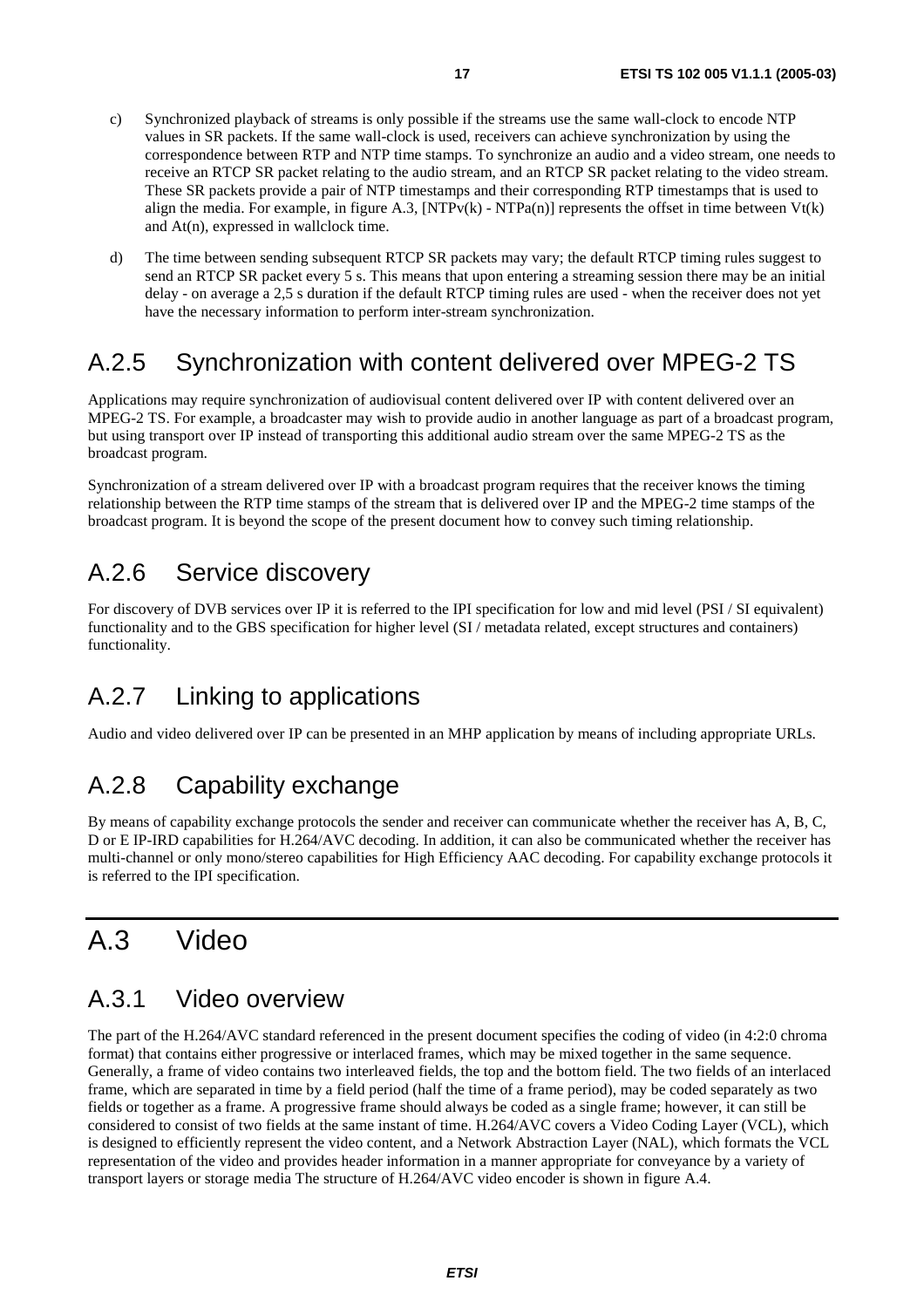

**Figure A.4: Structure of H.264/AVC video encoder** 

#### A.3.2 Network Abstraction Layer

The Video Coding Layer (VCL), which is described below, is specified to efficiently represent the content of the video data. The Network Abstraction Layer (NAL) is specified to format that data and provide header information in a manner appropriate for conveyance by the transport layers or storage media. All data are contained in NAL units, each of which contains an integer number of bytes. A NAL unit specifies a generic format for use in both packet-oriented and bitstream systems. The format of NAL units for both packet-oriented transport and bitstream is identical except that each NAL unit can be preceded by a start code prefix in a bitstream-oriented transport layer. The NAL facilitates the ability to map H.264/AVC VCL data to transport layers such as

- RTP/IP for any kind of real-time wire-line and wireless Internet services (conversational and streaming);
- File formats, e.g. ISO MP4 for storage and MMS;
- H.32X for wireline and wireless conversational services;
- MPEG-2 systems for broadcasting services, etc.

The full degree of customization of the video content to fit the needs of each particular application was outside the scope of the H.264/AVC standardization effort, but the design of the NAL anticipates a variety of such mappings.

One key concept of the NAL is parameter sets. A parameter set is supposed to contain information that is expected to rarely change over time. There are two types of parameter sets:

- sequence parameter sets, which apply to a series of consecutive coded video pictures; and
- picture parameter sets, which apply to the decoding of one or more individual pictures

The sequence and picture parameter set mechanism decouples the transmission of infrequently changing information from the transmission of coded representations of the values of the samples in the video pictures. Each VCL NAL unit contains an identifier that refers to the content of the relevant picture parameter set, and each picture parameter set contains an identifier that refers to the content of the relevant sequence parameter set. In this manner, a small amount of data (the identifier) can be used to refer to a larger amount of information (the parameter set) without repeating that information within each VCL NAL unit.

### A.3.3 Video Coding Layer

The video coding layer of H.264/AVC is similar in spirit to other standards such as MPEG-2 Video. It consists of a hybrid of temporal and spatial prediction in conjunction with transform coding. Figure A.5 shows a block diagram of the video coding layer for a macroblock, which consists of a 16×16 luma block and two 8×8 chroma blocks.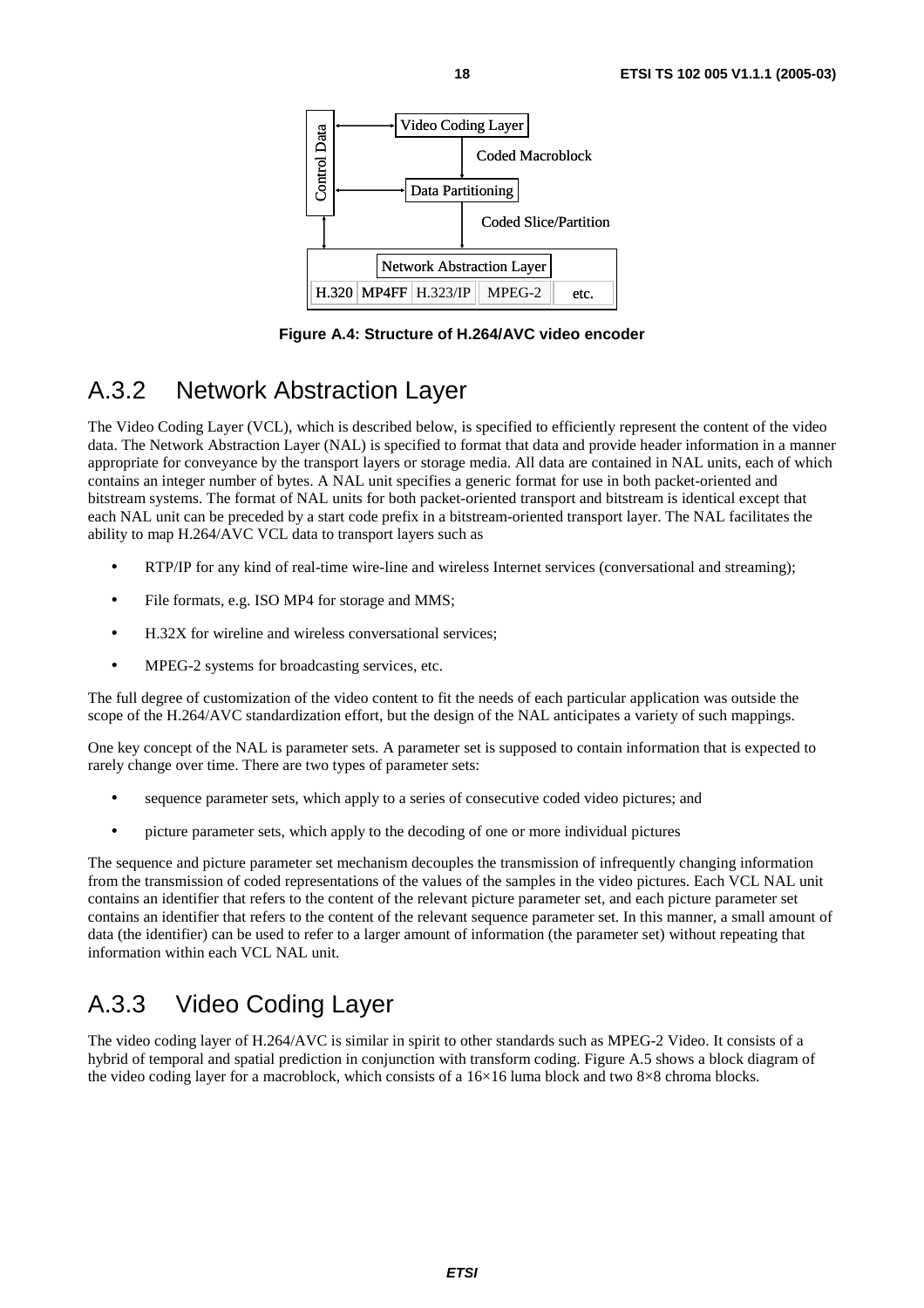

**Figure A.5: Basic coding structure for H.264/AVC for a macroblock** 

In summary, the picture is split into macroblocks. The first picture of a sequence or a random access point is typically coded in Intra, i.e., without using other information than the information contained in the picture itself. Each sample of a luma or chroma block of a macroblock in such an Intra frame is predicted using spatially neighbouring samples of previously coded blocks. The encoding process is to choose which and how neighbouring samples are used for Intra prediction which is simultaneously conducted at encoder and decoder using the transmitted Intra prediction side information.

For all remaining pictures of a sequence or between random access points, typically Inter coding is utilized. Inter coding employs prediction (motion compensation) from other previously decoded pictures. The encoding process for Inter prediction (motion estimation) consists of choosing motion data comprising the reference picture and a spatial displacement that is applied to all samples of the macroblock. The motion data which are transmitted as side information are used by encoder and decoder to simultaneously provide the inter prediction signal.

The residual of the prediction (either Intra or Inter) which is the difference between the original and the predicted macroblock is transformed. The transform coefficients are scaled and quantized. The quantized transform coefficients are entropy coded and transmitted together with the side information for either Intra-frame or Inter-frame prediction.

The encoder contains the decoder to conduct prediction for the next blocks or next picture. Therefore, the quantized transform coefficients are inverse scaled and inverse transformed in the same way as at the decoder side resulting in the decoded prediction residual. The decoded prediction residual is added to the prediction. The result of that addition is fed into a deblocking filter which provides the decoded video as its output.

The new features of H.264/AVC compared to MPEG-2 Video are listed as follows: variable block-size motion compensation with small block sizes from 16×16 luma samples down to 4×4 luma samples per block, quarter-sampleaccurate motion compensation, motion vectors pointing over picture boundaries, multiple reference picture motion compensation, decoupling of referencing order from display order, decoupling of picture representation methods from picture referencing capability, weighted prediction, improved "skipped" and "direct" motion inference, directional spatial prediction for intra coding, in-the-loop deblocking filtering, 4×4 block-size transform, hierarchical block transform, short word-length/exact-match inverse transform, context-adaptive binary arithmetic entropy coding, flexible slice size, flexible macroblock ordering (FMO), arbitrary slice ordering (ASO), redundant pictures, data partitioning, SP/SI synchronization/switching pictures.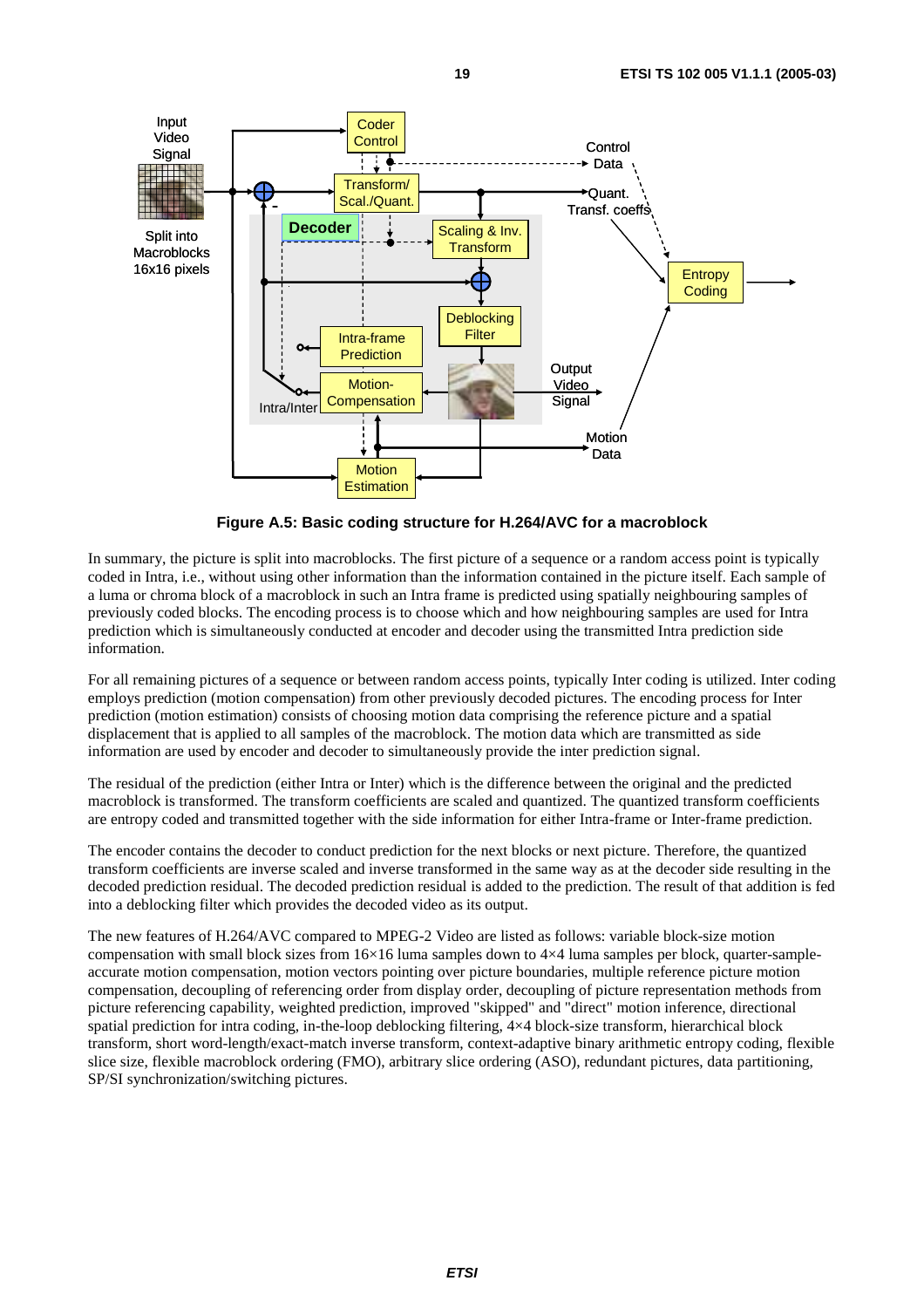#### A.3.4 Explanation of H.264/AVC Profiles and Levels

Profiles and levels specify conformance points. These conformance points are designed to facilitate interoperability between various applications of the standard that have similar functional requirements. A *profile* defines a set of coding tools or algorithms that can be used in generating a conforming bit-stream, whereas a *level* places constraints on certain key parameters of the bitstream. All decoders conforming to a specific profile must support all features in that profile. Encoders are not required to make use of any particular set of features supported in a profile but have to provide conforming bitstreams, i.e. bitstreams that can be decoded by conforming decoders.

The first versions of H.264/AVC was published in May 2003 by ITU-T as Recommendation H.264 and by ISO/IEC as 14496-10. Three Profiles define sub-sets of the syntax and semantics:

- **Baseline Profile**
- **Extended Profile**
- Main Profile

The Fidelity Range Extensions Amendment of H.264/AVC, agreed in July 2004, added some additional tools and defined four new Profiles (of which only the first is relevant for the present document):

- High Profile
- High 10 Profile
- High 4:2:2 Profile
- High 4:4:4 Profile

The relationship between High Profile and the original three Profiles, in terms of the major tools from the toolbox that may be used, is illustrated by figure A.6.



**Figure A.6: Relationship between High Profile and the three Original Profiles**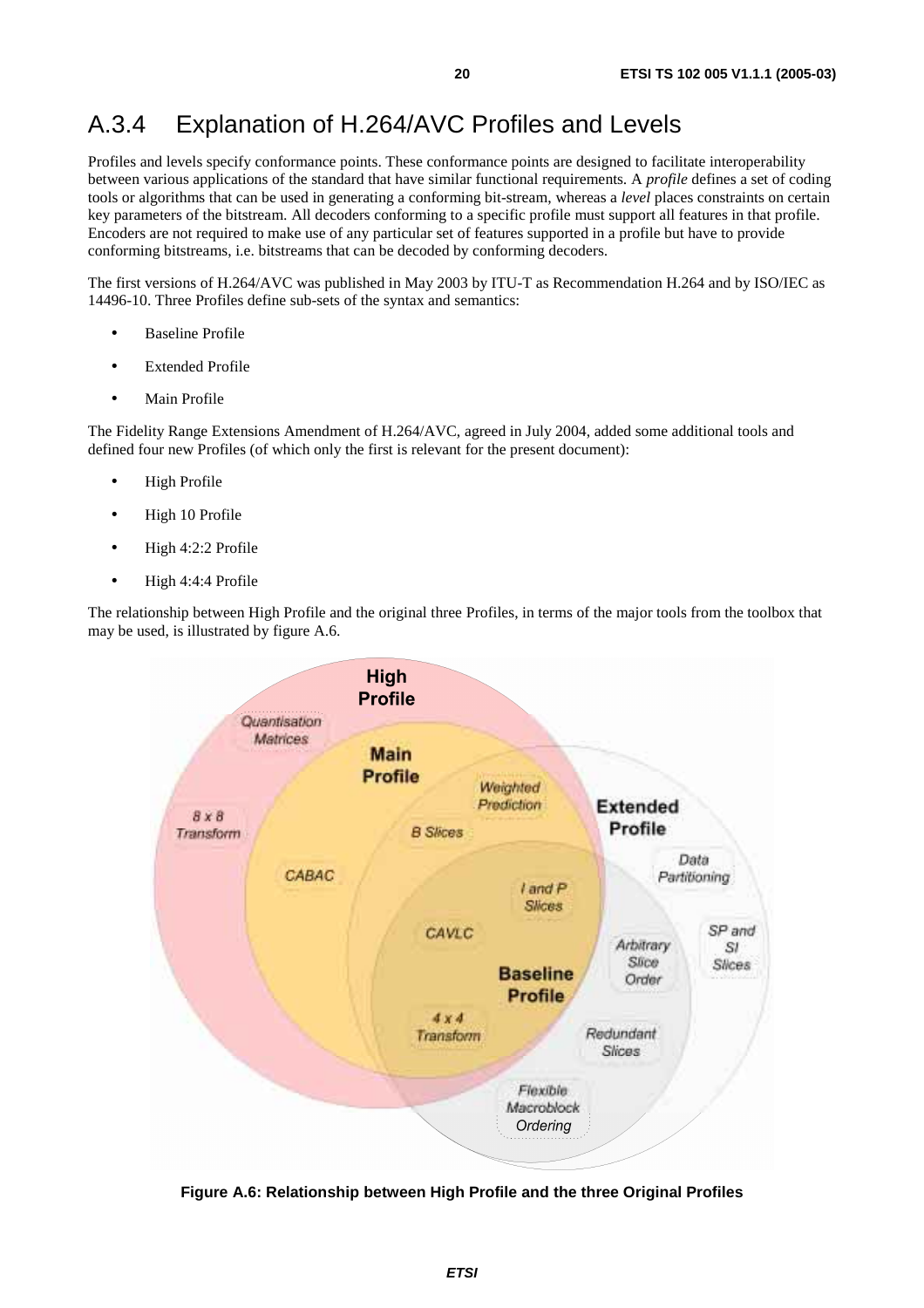The present document only uses Baseline, Main, and High Profile. These contain the following features:

#### **Baseline Profile**:

The Baseline Profile contains the following restricted set of coding features.

- I and P Slices: Intra coding of macroblocks through the use of I slices; P slices add the option of Inter coding using one temporal prediction signal
- $4\times4$  Transform: The prediction residual is transformed and quantized using  $4\times4$  blocks.
- CAVLC: The symbols of the coder (e.g. quantized transform coefficients, intra predictors, motion vectors) are entropy-coded using a variable length code.
- FMO: This feature of Baseline allowing arbitrary sampling of the Macroblocks within a slice is not used in this specification. The main reason is to achieve decodability by Main or High profile decoders, which is signalled by constrained\_set1\_flag being equal to 1.
- ASO: This feature of Baseline allowing arbitrary order of slices within a picture is not used in this specification. The main reason is to achieve decodability by Main or High profile decoders, which is signalled by constrained\_set1\_flag being equal to 1.
- Redundant Slices: This feature of Baseline allowing transmission of redundant slices that approximates the primary slice is not used in this specification. The main reason is to achieve decodability by Main of High profile decoders, which is signalled by constrained\_set1\_flag being equal to 1.

#### **Main Profile**:

Except for FMO, ASO, and Redundant Slices, Main Profile contains all features of Baseline Profile and the following additional ones.

- B Slices: Enhanced Inter coding using up to two temporal prediction signals that are superimposed for the predicted block.
- Weighted Prediction: Allowing the temporal prediction signal in P and B slices to be weighted by a factor.
- CABAC: An alternative entropy coding to CAVLC providing higher coding efficiency at higher complexity, which is based on context-adaptive binary arithmetic coding.

#### **High Profile**:

High Profile contains all features of Main Profile and the following additional ones.

- 8×8 Transform: In addition to the 4×4 Transform, the encoder can choose to code the prediction residual using a, 8×8 Transform.
- Quantization Matrix: The encoder can choose to apply weights to the transform coefficients, which provides a weighted fidelity of reproduction for these.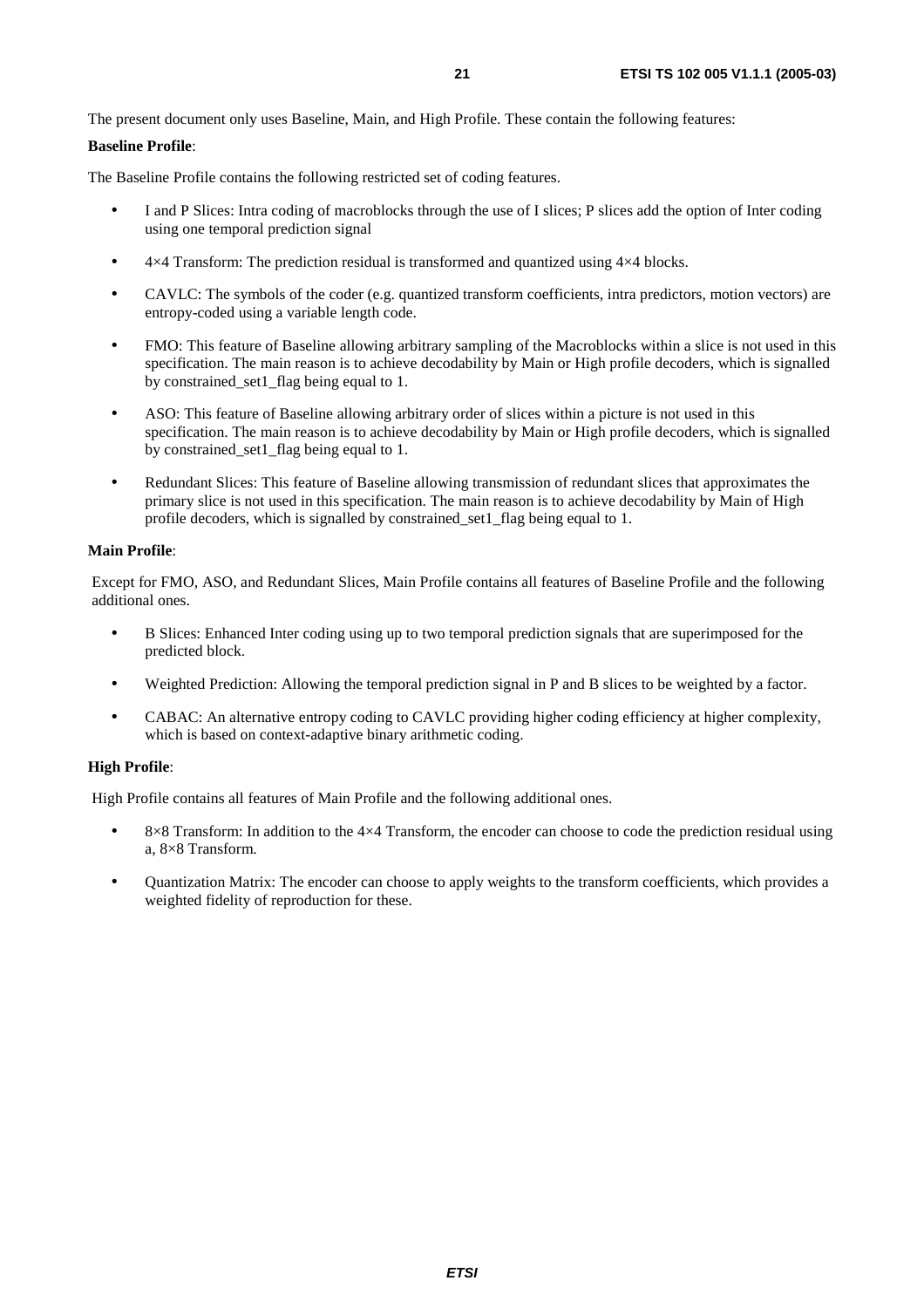#### A.3.5 Summary of key tools and parameter ranges for Capability A to E IRDs

| The following table summarizes the assignment of profiles and levels to the five IP-IRDs that are specified in the |  |  |  |  |
|--------------------------------------------------------------------------------------------------------------------|--|--|--|--|
| present document.                                                                                                  |  |  |  |  |

| <b>Capability</b> | <b>Mandatory</b><br><b>Profile</b> | <b>Optional</b><br><b>Profile</b> | <b>Additional</b><br><b>Constraint</b><br>on Profile | Level | Max frame size<br>[macroblocks]                        | <b>Max frame</b><br>@ max<br>l frame size<br>If/s] | <b>Max</b><br>bit<br>rate<br>[kbit/s] |
|-------------------|------------------------------------|-----------------------------------|------------------------------------------------------|-------|--------------------------------------------------------|----------------------------------------------------|---------------------------------------|
| A                 | <b>Baseline</b>                    | Main or High                      | constraint set1 flag = $1$                           | 1b    | 99<br>$(QCIF = 176 \times 144)$                        | 15                                                 | 128                                   |
| B                 | <b>Baseline</b>                    | Main or High                      | constraint set1 flag = $1$                           | 1.2   | 396<br>$(CIF = 352 \times 288)$                        | 15,2                                               | 384                                   |
| C                 | <b>Baseline</b>                    | Main or High                      | 2<br>constraint set1 flag = 1                        |       | 396<br>$(CIF = 352 \times 288)$                        | 30                                                 | 2 0 0 0                               |
| D                 | Main                               | High                              | none                                                 | 3     | 1 620<br>$(625 SD = 720 \times 576)$                   | 25                                                 | 10 000                                |
| E                 | High                               |                                   | none                                                 | 4     | 8 1 9 2<br>$(2 \times 1$ KHD = 2048 $\times$<br>1 024) | 15                                                 | 20 000                                |

The following should be noted.

IP-IRDs with Capability A, B, and C specify the Baseline profile with the additional constraint that constraint\_set1\_flag shall be set equal to 1 making these bitstreams also decodable by Main or High profile decoders. The reason for this additional constraint is that our investigations have shown that the features that are contained in Baseline but are not contained in Main profile (FMO, ASO, and redundant pictures) and are disabled by setting constraint\_set1\_flag equal to 1 do not provide any benefit at the packet error rates envisioned to be typical for the applications in which the present document will be used. IP-IRDs with capability D shall be conforming to Main profile without any additional constraints. IP-IRDs with capability E shall be conforming to Main profile without any additional constraints.

Because of the additional constraint and the requirements in H.264/AVC, IP-IRDs labelled with a particular capability Y are capable of decoding and displaying pictures that can be decoded by IP-IRDs labelled with a particular capability X with X being an earlier letter than Y in the alphabet. For instance, Capability D IP-IRDs are capable of decoding bitstreams conforming to Main Profile at level 3 of H.264/AVC and below. Additionally, Capability D IP-IRDs are capable of decoding bitstreams that are also decodable by IP-IRDs with capabilities A, B, or C.

In addition to the mandatory requirements on IP-IRDs and Bitstreams, the optional use of the following Bitstreams is allowed given that the IP-IRD is capable of decoding it. For Capability A, B, and C Bitstreams, encoders may optionally generate Main or High Profile bitstreams. For Capability D Bitstreams, encoders may optionally generate High Profile bitstreams.

Each level specifies a maximum number of macroblocks per second that can be processed by a corresponding decoder (not explicitly listed in the table). Additionally, the maximum number of macroblocks per frame is restricted as well. For example, for the Capability D IP-IRD, the maximum number of macroblocks per frame is given as 1,620 corresponding to a 625SD picture (level 3 of H.264/AVC). Together with the maximum number of macroblocks per second that can be processed which are given as 40,500, the maximum frame rate is given as 25 frames per second. Please note that this also permits the processing of 525SD pictures at 30 frames per second.

### A.3.6 Other Video Parameters

The present document is supposed to cover a large variety of applications. Therefore, we do not specify parameters such as frame rate, aspect ratio, chromaticity, chroma, and random access points as restrictively as they are specified in TS 101 154 [9].

For parameters such as frame rate and aspect ratio, the constraints as specified in H.264/AVC are sufficient and need no further adjustment. It is only recommended to avoid extreme values.

For parameters such as chromaticity and chroma, it is recommended to utilize the parameters that are specified in the VUI of H.264/AVC which is part of the sequence parameter set.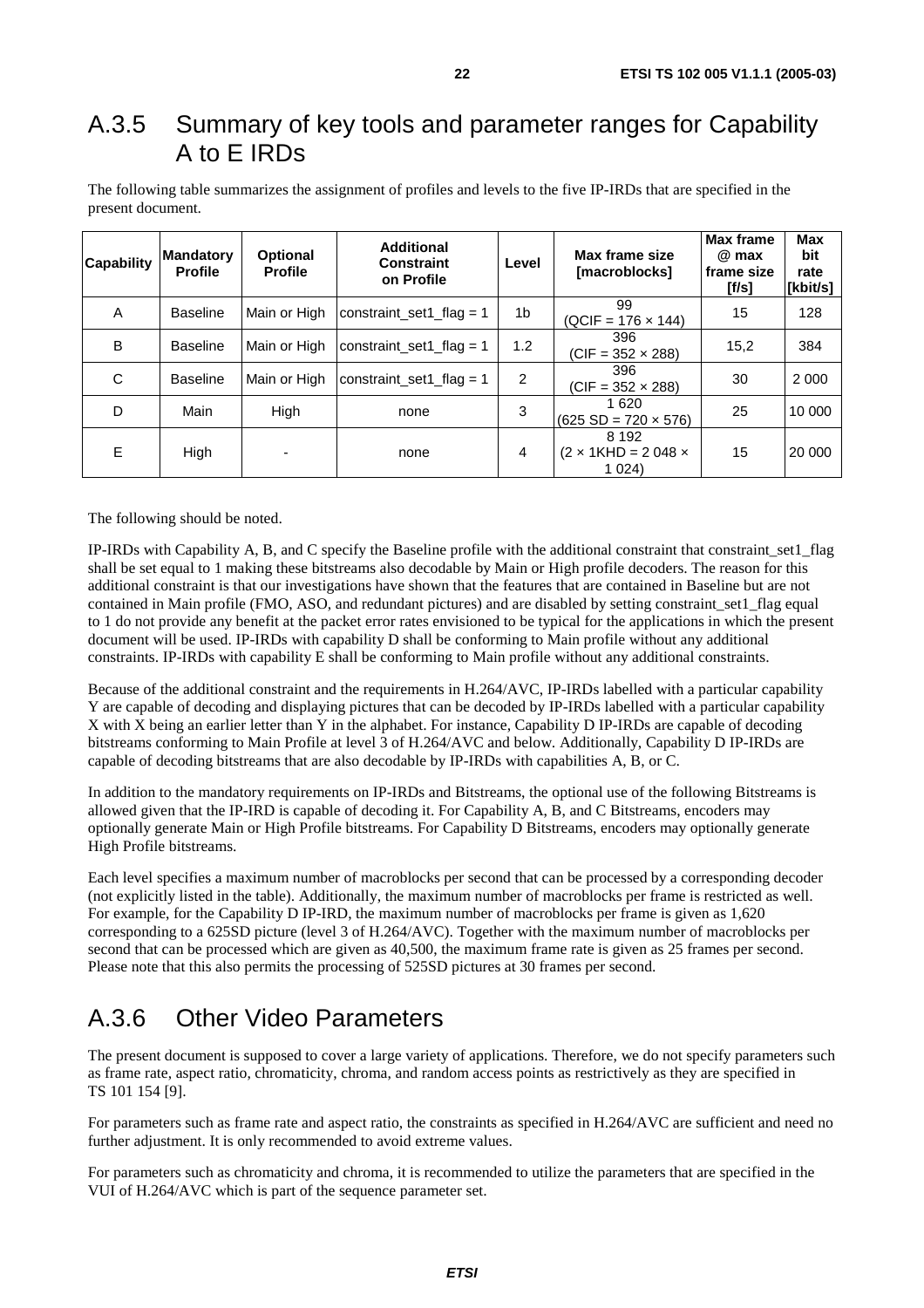# A.4 Audio

#### A.4.1 MPEG-4 High Efficiency AAC (HE AAC)

The principle problem of traditional perceptual audio codecs at low bit rates is, that they would need more bits to encode the whole spectrum accurately than available. The results are either coding artefacts or the transmission of a reduced bandwidth audio signal. To resolve this problem, MPEG decided to add a bandwidth extension technology as a new tool to the MPEG-4 audio toolbox. With SBR the higher frequency components of the audio signal are reconstructed at the decoder based on transposition and additional helper information. This method allows an accurate reproduction of the higher frequency components with a much higher coding efficiency compared to a traditional perceptual audio codec. Within MPEG the resulting audio codec is called MPEG-4 High Efficiency AAC (HE AAC) and is the combination of the MPEG-4 Audio Object Types AAC-Low Complexity (LC) and Spectral Band Replication (SBR). It is not a replacement for AAC, but rather a superset which extends the reach of high-quality MPEG-4 Audio to much lower bitrates. High Efficiency AAC decoders will decode both, plain AAC and the enhanced AAC plus SBR. The result is a backward compatible extension of the standard.

The basic idea behind SBR is the observation that usually a strong correlation between the characteristics of the high frequency range of a signal (further referred to as 'highband') and the characteristics of the low frequency range (further referred to as "lowband") of the same signal is present. Thus, a good approximation of the representation of the original input signal highband can be achieved by a transposition from the lowband to the highband. In addition to the transposition, the reconstruction of the highband incorporates shaping of the spectral envelope. This process is controlled by transmission of the highband spectral envelope of the original input signal. Additional guidance information for the transposing process is sent from the encoder, which controls means, such as inverse filtering, noise and sine addition. This transmitted side information is further referred to as SBR data.

Figure A.7 shows a block diagram of a HE AAC Encoder. The AAC encoder is operated at half the input sampling frequency of the input audio signal, while the SBR encoder operates on the full sampling frequency. SBR data is embedded into the AAC bitstream by means of the extension payload() element Two types of SBR extension data can be signalled through the extension\_type field of the extension\_payload(). For compatibility reasons with existing AAC only decoders, two different methods for signalling the existence of an SBR payload can be selected. Both methods are described below.



**Figure A.7: HE AAC Encoder**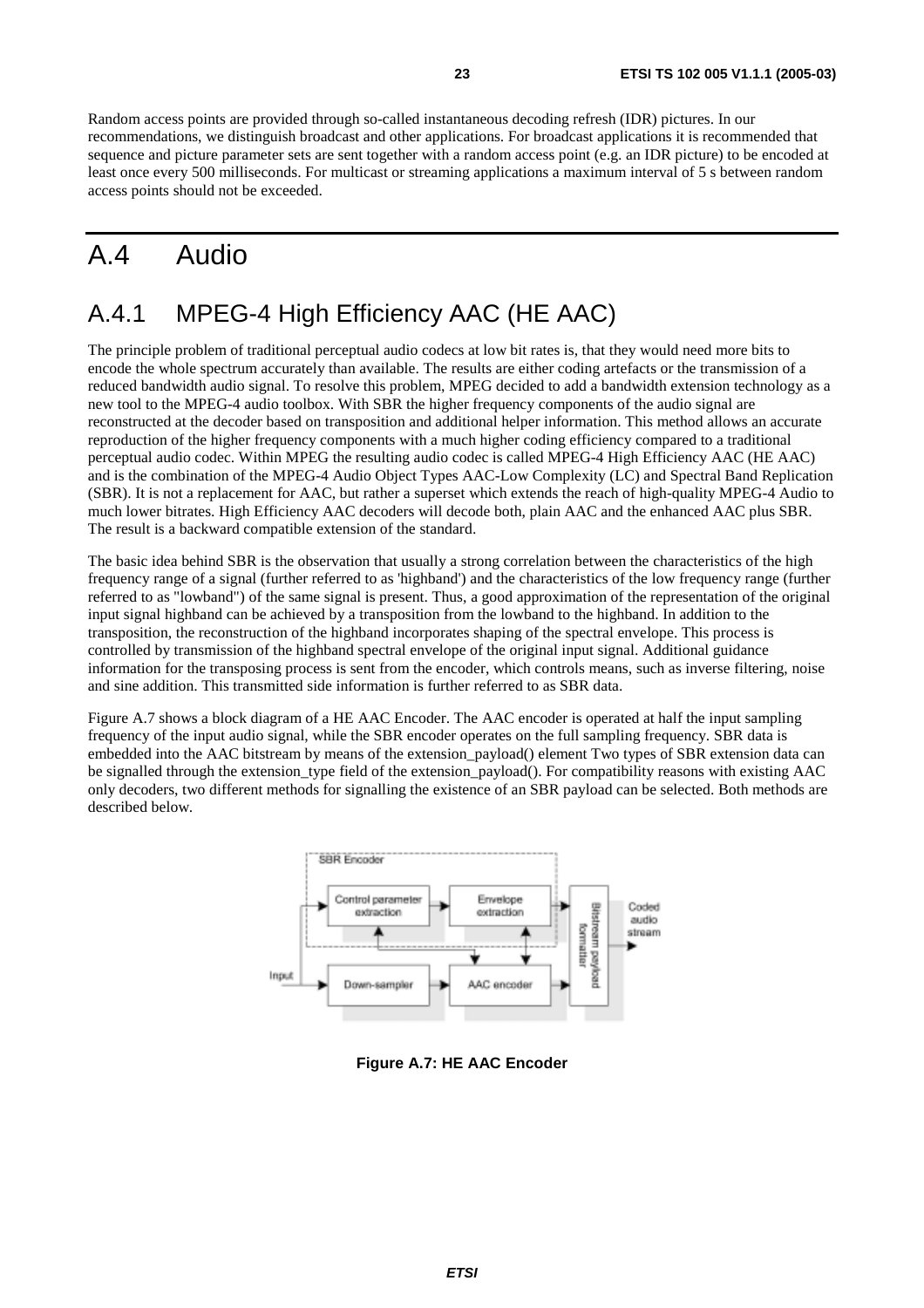The HE AAC decoder is depicted in Figure A.8. The coded audio stream is fed into a demultiplexing unit prior to the AAC decoder and the SBR decoder. The AAC decoder reproduces the lower frequency part of the audio spectrum. The time domain output signal from the underlying AAC decoder at the sampling rate  $f_{AAC}$  is first fed into a 32 channel Quadrature Mirror Filter (QMF) analysis filterbank. Secondly, the high frequency generator module recreates the highband by patching QMF subbands from the existing low band to the high band. Furthermore, inverse filtering is applied on a per QMF subband basis, based on the control data obtained from the bitstream. The envelope adjuster modifies the spectral envelope of the regenerated highband, and adds additional components such as noise and sinusoids, all according to the control data in the bitstream. Finally a 64 channel QMF synthesis filterbank is applied to retain a time-domain output signal at twice the sampling rate, i.e.  $fs_{out} = fs_{SBR} = 2 \times fs_{AAC}$ .



**Figure A.8: HE AAC Decoder** 

#### A.4.2 HE AAC Levels and Main Parameters for DVB

MPEG-4 provides a huge toolset for the coding of audio objects. In order to allow effective implementations of the standard, subsets of this toolset have been identified that can be used for specific applications. The function of these subsets, called "Profiles,'' is to limit the toolset a conforming decoder must implement. For each of these Profiles, one or more Levels have been specified, thus restricting the computational complexity.

The High Efficiency AAC Profile is introduced as a superset of the AAC Profile. Besides the Audio Object Type (AOT) AAC LC (which is present in the AAC Profile), it includes the AOT SBR. Levels are introduced within these Profiles in such a way, that a decoder supporting the High Efficiency AAC Profile at a given level can decode an AAC Profile stream at the same or lower level.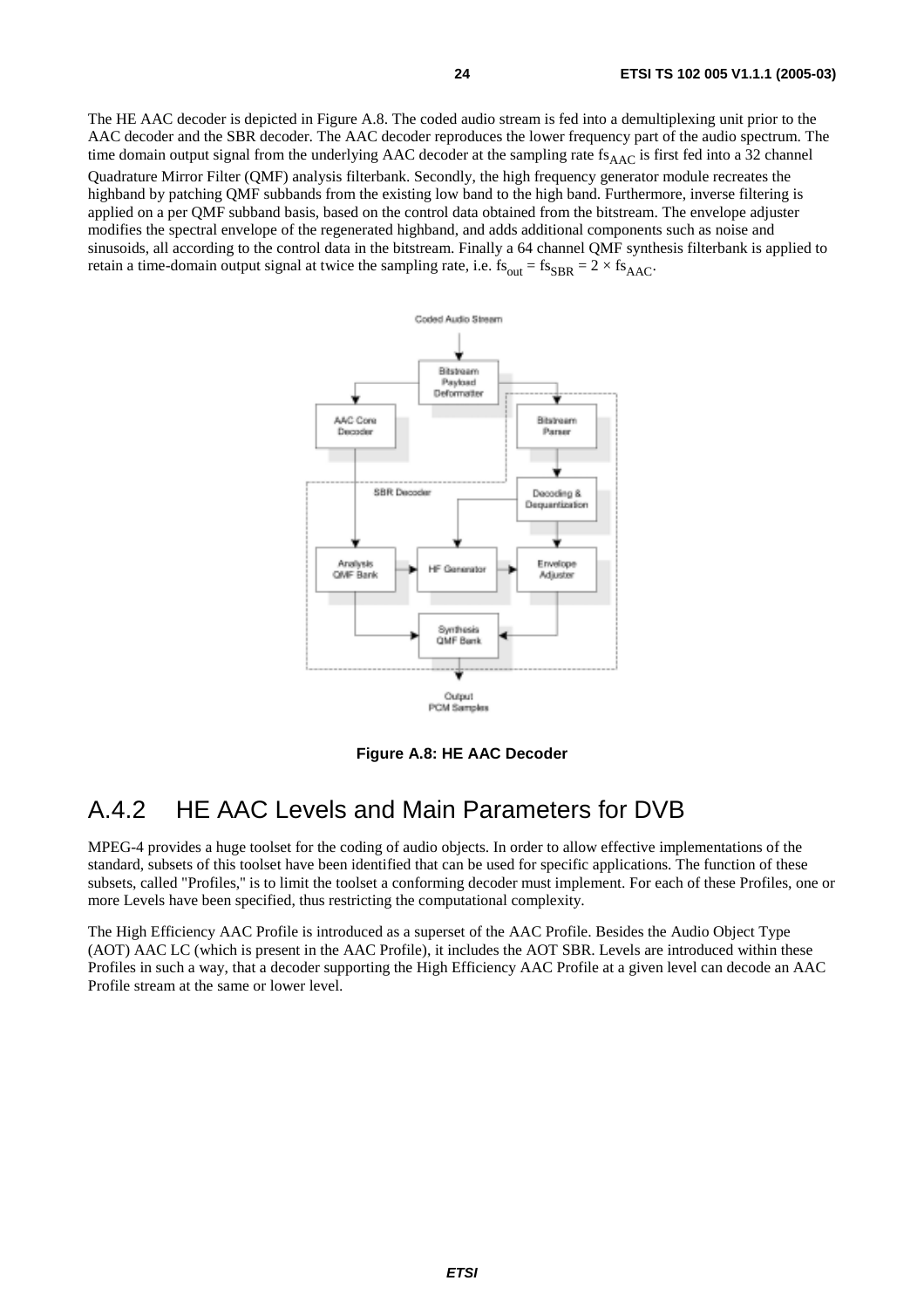| Level               | Max.<br>channels/object                                                                                                                                                                                                                                                                                                                                                                                                                       | Max. AAC sampling<br>rate, SBR not present<br>[kHz]                           | Max. AAC<br>sampling rate,<br><b>SBR</b> present<br>[kHz] | Max. SBR sampling rate,<br>[kHz] (in/out) |  |  |
|---------------------|-----------------------------------------------------------------------------------------------------------------------------------------------------------------------------------------------------------------------------------------------------------------------------------------------------------------------------------------------------------------------------------------------------------------------------------------------|-------------------------------------------------------------------------------|-----------------------------------------------------------|-------------------------------------------|--|--|
|                     | NA.                                                                                                                                                                                                                                                                                                                                                                                                                                           | NA.                                                                           | NA                                                        | NA.                                       |  |  |
| 2                   | 2                                                                                                                                                                                                                                                                                                                                                                                                                                             | 48                                                                            | 24                                                        | 24/48                                     |  |  |
| 3<br>$\overline{2}$ |                                                                                                                                                                                                                                                                                                                                                                                                                                               | 48                                                                            | 48<br>(see note 1)                                        | 48/48                                     |  |  |
| 5<br>$\overline{4}$ |                                                                                                                                                                                                                                                                                                                                                                                                                                               | 48<br>(see note 2)                                                            | 24/48<br>(see note 1)                                     | 48/48                                     |  |  |
| 5<br>5<br>96        |                                                                                                                                                                                                                                                                                                                                                                                                                                               | 48                                                                            | 48/96                                                     |                                           |  |  |
|                     | NOTE 1: For level 3 and level 4 decoders, it is mandatory to operate SBR in a downsampled mode if the<br>sampling rate of the AAC core is higher than 24 kHz. Hence, if SBR operates on a 48 kHz AAC<br>signal, the internal sampling rate of SBR will be 96 kHz, however, the output signal will be<br>downsampled by SBR to 48 kHz.<br>NOTE 2: For one or two channels the maximum AAC sampling rate, with SBR present, is 48 kHz. For more |                                                                               |                                                           |                                           |  |  |
|                     |                                                                                                                                                                                                                                                                                                                                                                                                                                               | than two channels the maximum AAC sampling rate, with SBR present, is 24 kHz. |                                                           |                                           |  |  |

**Table A.1: Levels within the HE AAC Profile** 

For DVB the level 2 for mono and stereo as well as the level 4 multichannel audio signals are supported. The Low Frequency Enhancement channel of a 5.1 audio signal is included in the level 4 definition of the number of channels.

#### A.4.3 Methods for signalling of SBR

Several ways how to signal the presence of SBR data are possible:

- 1) **implicit signalling:** if SBR extension elements (EXT\_SBR\_DATA or EXT\_SBR\_DATA\_CRC) are detected in the bitstream, this implicitly means that SBR data is present. This mode provides backward compatibility with AAC-only decoders since a non-SBR aware AAC only decoder would simply skip the SBR data. On the other hand this signalling method may introduce challenges when operating the decoder in a complex system such as an embedded device, since in order to determine the output sampling rate the decoder would need to parse the payload at least partially in order to detect SBR (as explained above the output sampling rate, resp. the sampling rate of SBR is twice the sampling rate of AAC, i.e. the sampling rate associated with the AAC LC AOT).
- 2) **explicit signalling:** the presence of SBR data is signalled by means of the AOT SBR in the AudioSpecificConfig(). This permits to convey configuration data specific to the SBR decoder, which includes separate specifications of the sampling rates for the SBR and AAC decoders. These specifications are also used to implicitly signal the down sampling mode. If the sampling rates for the SBR and AAC decoders are identical, the down-sampled SBR tool is used. Two types of explicit signalling are available:
	- **hierarchical signalling:** if the first AOT is signalled as SBR, a second AOT is signalled which indicates the underlying AOT, e.g. AAC LC. This is a non backward compatible signalling method.
	- **backward compatible signalling:** the extensionAOT is signalled at the end of the AudioSpecificConfig(). This signalling method can only be used in systems that convey the length of the AudioSpecificConfig(). Because of this restriction, backward compatible explicit signalling can for example not be used with LATM configurations.

Since backward compatible signalling of SBR is usually not required in the context of DVB services over IP, it is recommended to use explicit hierarchical signalling of SBR.

Which signalling options are available depends on the applied tool for transport of HE AAC audio:

- With RFC 3016 [5] only implicit signalling is possible.
- With RFC 3640 [6] both explicit and implicit signalling are possible.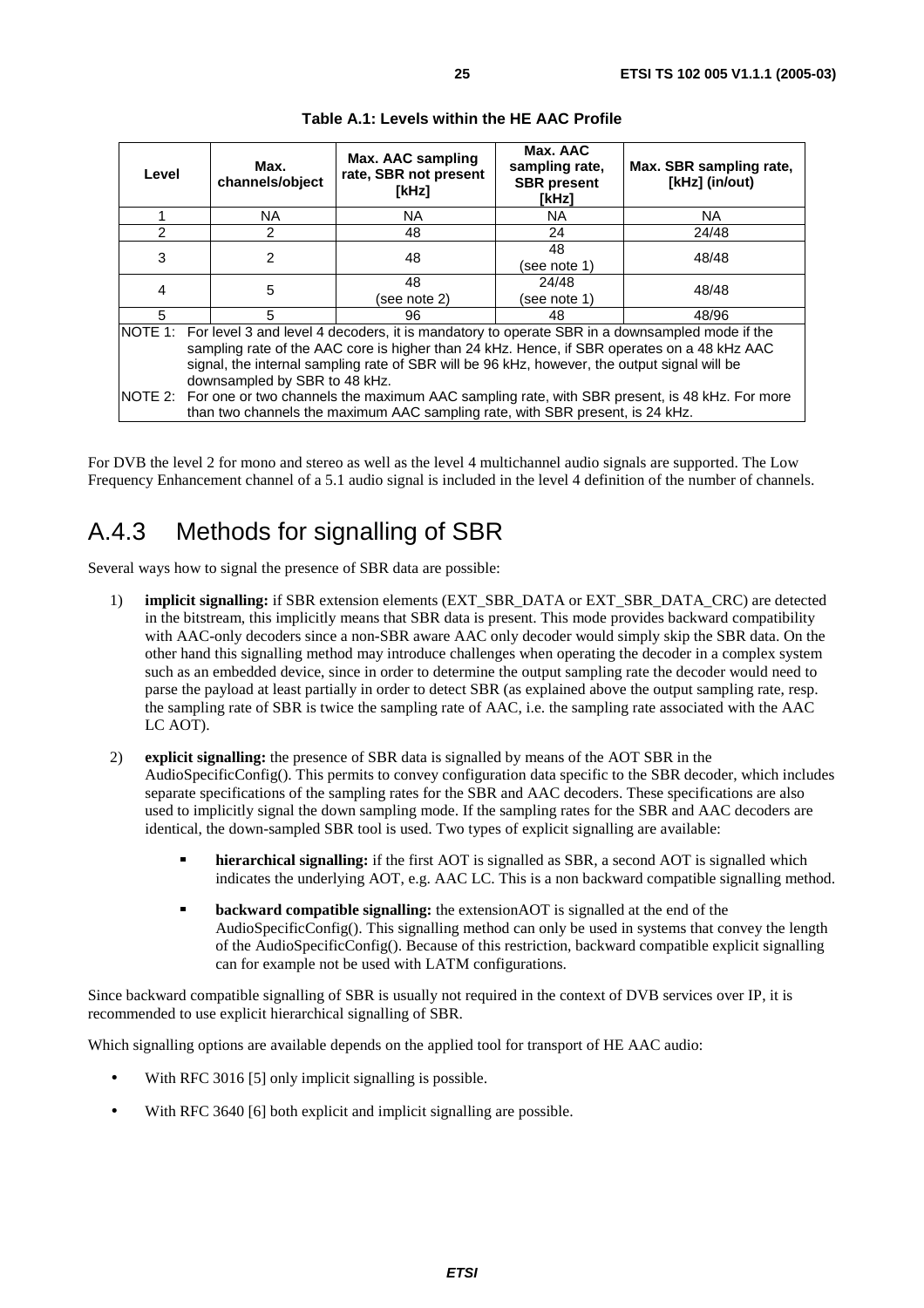# A.5 Future Work

In common with TS 101 154 [9] and TS 102 154 [13] , these guidelines are a living document, subject to periodic revision. The intention is to develop revisions in a largely backwards compatible manner, so that no changes to the mandatory functionality of a previously defined IRD are made between one edition and the next.

One specific issue is the possibility of extending the guidelines to include even higher resolution content, such as 1080 p 60 Hz. If this is done, it is likely that Level 4.2 of H.264/AVC would be chosen.